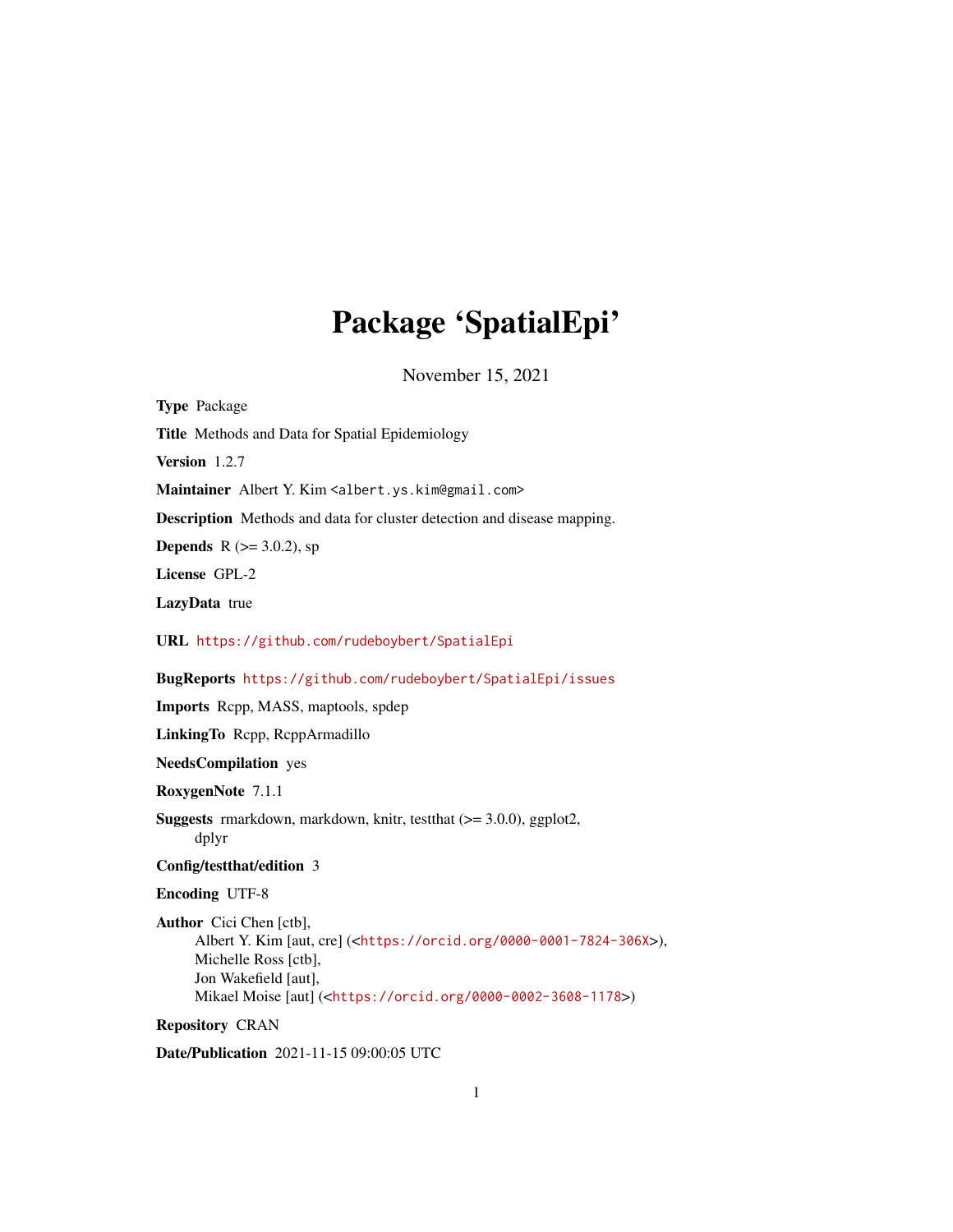# <span id="page-1-0"></span>R topics documented:

|       |       | $\overline{7}$ |
|-------|-------|----------------|
|       |       |                |
|       |       | - 9            |
|       |       |                |
|       |       |                |
|       |       |                |
|       |       |                |
|       |       |                |
|       |       |                |
|       |       |                |
|       |       |                |
|       |       |                |
|       |       |                |
|       |       |                |
|       |       |                |
|       |       |                |
|       |       |                |
|       |       |                |
|       |       |                |
|       |       |                |
|       |       |                |
|       |       |                |
|       | zones |                |
|       |       |                |
| Index |       | 33             |

<span id="page-1-1"></span>bayes\_cluster *Bayesian Cluster Detection Method*

# Description

Implementation of the Bayesian Cluster detection model of Wakefield and Kim (2013) for a study region with n areas. The prior and posterior probabilities of each of the n.zones single zones being a cluster/anti-cluster are estimated using Markov chain Monte Carlo. Furthermore, the posterior probability of k clusters/anti-clusters is computed.

# Usage

```
bayes_cluster(
 y,
 E,
 population,
  sp.obj,
 centroids,
```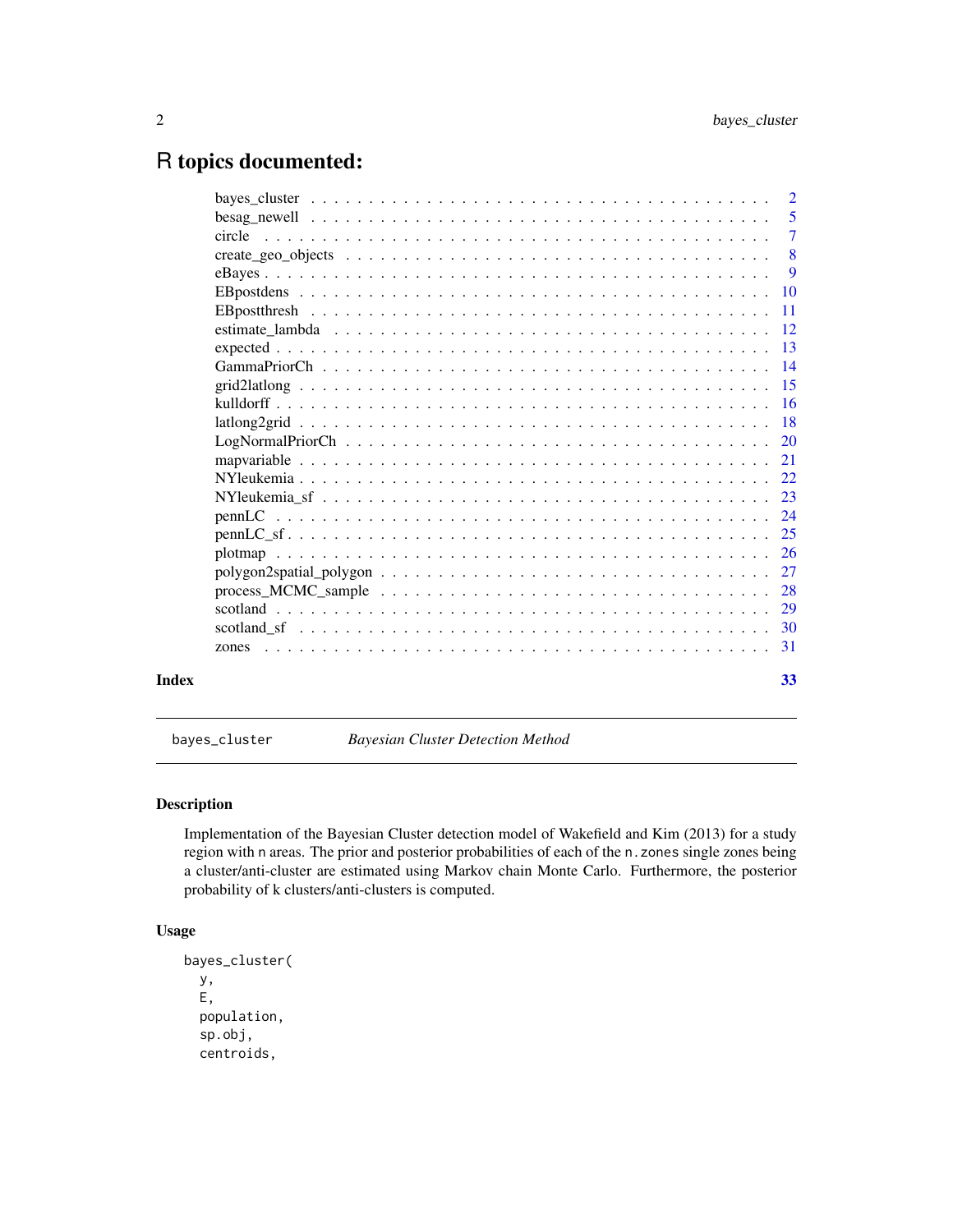```
max.prop,
 shape,
 rate,
 J,
 pi0,
 n.sim.lambda,
 n.sim.prior,
 n.sim.post,
 burnin.prop = 0.1,
 theta.init = vector(mode = "numeric", length = 0)
\mathcal{L}
```
# Arguments

| У            | vector of length n of the observed number of disease in each area                                                 |
|--------------|-------------------------------------------------------------------------------------------------------------------|
| E            | vector of length n of the expected number of disease in each area                                                 |
| population   | vector of length n of the population in each area                                                                 |
| sp.obj       | an object of class SpatialPolygons                                                                                |
| centroids    | $n \times 2$ table of the $(x,y)$ -coordinates of the area centroids. The coordinate system<br>must be grid-based |
| max.prop     | maximum proportion of the study region's population each single zone can con-<br>tain                             |
| shape        | vector of length 2 of narrow/wide shape parameter for gamma prior on relative<br>risk                             |
| rate         | vector of length 2 of narrow/wide rate parameter for gamma prior on relative<br>risk                              |
| J            | maximum number of clusters/anti-clusters                                                                          |
| pi0          | prior probability of no clusters/anti-clusters                                                                    |
| n.sim.lambda | number of importance sampling iterations to estimate lambda                                                       |
| n.sim.prior  | number of MCMC iterations to estimate prior probabilities associated with each<br>single zone                     |
| n.sim.post   | number of MCMC iterations to estimate posterior probabilities associated with<br>each single zone                 |
| burnin.prop  | proportion of MCMC samples to use as burn-in                                                                      |
| theta.init   | Initial configuration used for MCMC sampling                                                                      |

# Value

List containing return(list( prior.map=prior.map, post.map=post.map, pk.y=pk.y))

| prior.map | A list containing, for each area: 1) high area the prior probability of clus-                                                                                                                                      |
|-----------|--------------------------------------------------------------------------------------------------------------------------------------------------------------------------------------------------------------------|
|           | ter membership, 2) low area anti-cluster membership, and 3) RR.est.area<br>smoothed prior estimates of relative risk                                                                                               |
| post.map  | A list containing, for each area: 1) high, area the posterior probability of clus-<br>ter membership, 2) low area anti-cluster membership, and 3) RR est area<br>smoothed posterior estimates of the relative risk |
| pk.y      | posterior probability of k clusters/anti-clusters given y for $k=0,,J$                                                                                                                                             |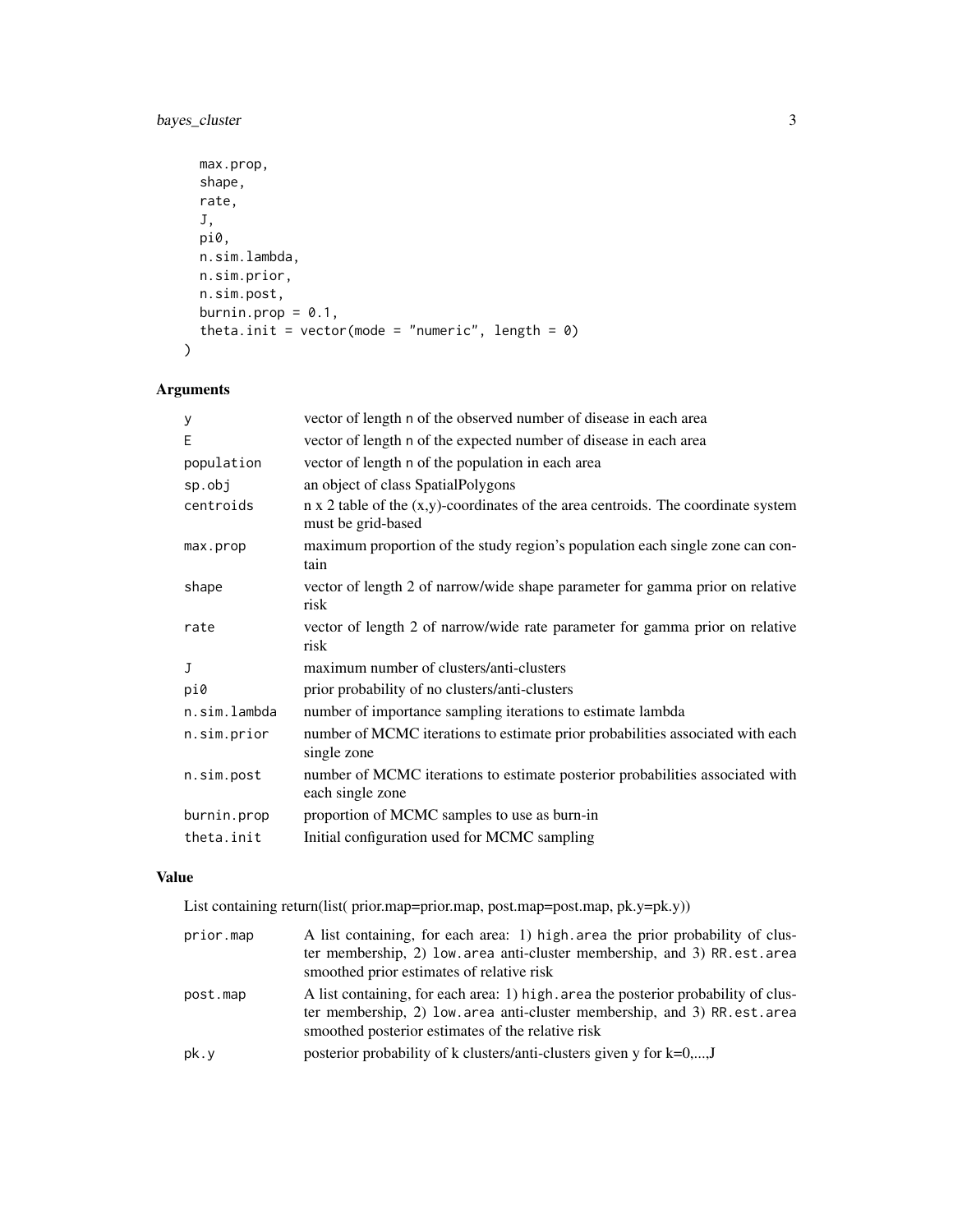#### Author(s)

Albert Y. Kim

#### References

Wakefield J. and Kim A.Y. (2013) A Bayesian model for cluster detection.

```
## Note for the NYleukemia example, 4 census tracts were completely surrounded
## by another unique census tract; when applying the Bayesian cluster detection
## model in [bayes_cluster()], we merge them with the surrounding
## census tracts yielding `n=277` areas.
## Load data and convert coordinate system from latitude/longitude to grid
data(NYleukemia)
sp.obj <- NYleukemia$spatial.polygon
population <- NYleukemia$data$population
cases <- NYleukemia$data$cases
centroids <- latlong2grid(NYleukemia$geo[, 2:3])
## Identify the 4 census tract to be merged into their surrounding census tracts
remove <- NYleukemia$surrounded
add <- NYleukemia$surrounding
## Merge population and case counts and geographical objects accordingly
population[add] <- population[add] + population[remove]
population <- population[-remove]
cases[add] <- cases[add] + cases[remove]
cases <- cases[-remove]
sp.obj \leftarrowSpatialPolygons(sp.obj@polygons[-remove], proj4string=CRS("+proj=longlat +ellps=WGS84"))
centroids <- centroids[-remove, ]
## Set parameters
y <- cases
E <- expected(population, cases, 1)
max.prop \le 0.15shape <- c(2976.3, 2.31)
rate <- c(2977.3, 1.31)
J \leftarrow 7pi0 <- 0.95
n.sim.lambda <- 10^4
n.sim.prior <- 10^5
n.sim.post <- 10^5
## (Uncomment first) Compute output
#output <- bayes_cluster(y, E, population, sp.obj, centroids, max.prop,
# shape, rate, J, pi0, n.sim.lambda, n.sim.prior, n.sim.post)
#plotmap(output$prior.map$high.area, sp.obj)
#plotmap(output$post.map$high.area, sp.obj)
#plotmap(output$post.map$RR.est.area, sp.obj, log=TRUE)
```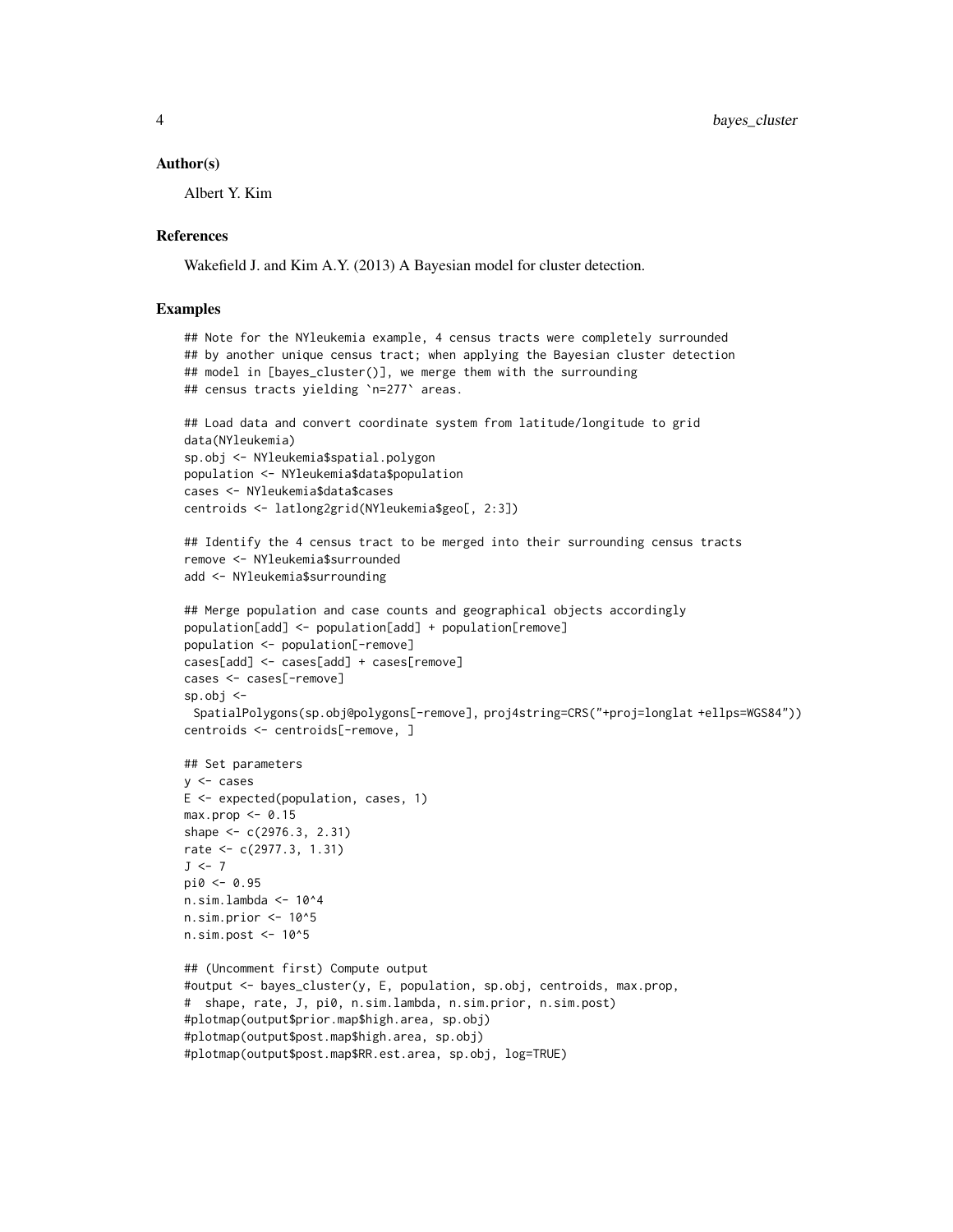# <span id="page-4-0"></span>besag\_newell 5

#barplot(output\$pk.y, names.arg=0:J, xlab="k", ylab="P(k|y)")

besag\_newell *Besag-Newell Cluster Detection Method*

#### Description

Besag-Newell cluster detection method. There are differences with the original paper and our implementation:

- we base our analysis on k cases, rather than k *other* cases as prescribed in the paper.
- we do not subtract 1 from the *accumulated numbers of other cases* and *accumulated numbers of others at risk*, as was prescribed in the paper to discount selection bias
- M is the total number of areas included, not the number of additional areas included. i.e. M starts at 1, not 0.
- $\bullet$  p-values are not based on the original value of  $k$ , rather the actual number of cases observed until we view k or more cases. Ex: if  $k = 10$ , but as we consider neighbors we encounter 1, 2, 9 then 12 cases, we base our *p*-values on  $k = 12$
- we do not provide a Monte-Carlo simulated  $R$ : the number of tests that attain significance at a fixed level  $\alpha$

The first two and last differences are because we view the testing on an area-by-area level, rather than a case-by-case level.

#### Usage

```
besag_newell(geo, population, cases, expected.cases = NULL, k, alpha.level)
```
#### Arguments

| geo         | an n x 2 table of the $(x,y)$ -coordinates of the area centroids |
|-------------|------------------------------------------------------------------|
| population  | aggregated population counts for all n areas                     |
| cases       | aggregated case counts for all n areas                           |
|             | expected.cases expected numbers of disease for all n areas       |
| k           | number of cases to consider                                      |
| alpha.level | alpha-level threshold used to declare significance               |

#### Details

For the population and cases tables, the rows are bunched by areas first, and then for each area, the counts for each strata are listed. It is important that the tables are balanced: the strata information are in the same order for each area, and counts for each area/strata combination appear exactly once (even if zero).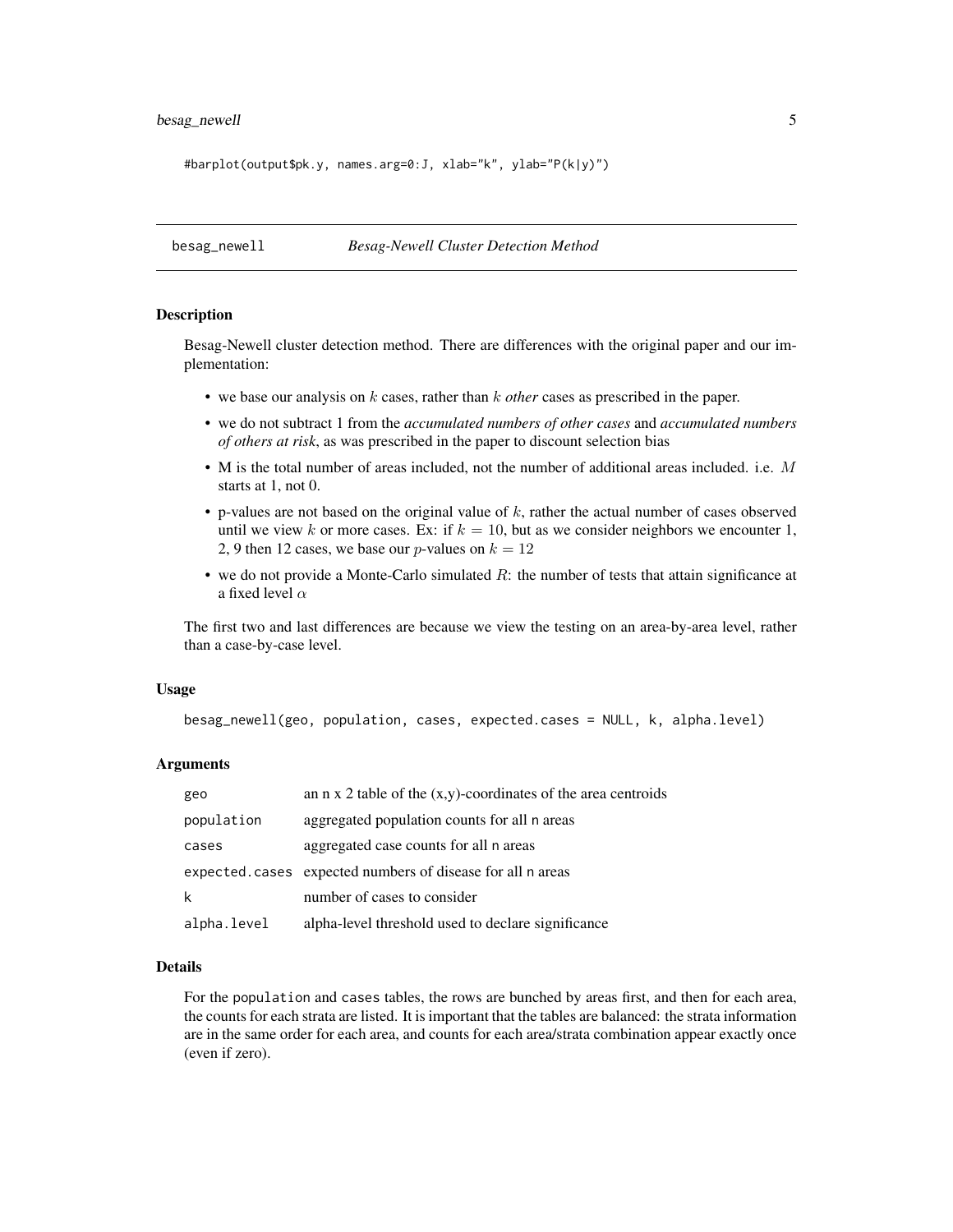# Value

| List containing |  |
|-----------------|--|
|                 |  |
|                 |  |

| clusters          | information on all clusters that are $\alpha$ -level significant, in decreasing order of the<br>$p$ -value |
|-------------------|------------------------------------------------------------------------------------------------------------|
| p.values          | for each of the <i>n</i> areas, <i>p</i> -values of each cluster of size at least $k$                      |
| m.values          | for each of the n areas, the number of areas need to observe at least $k$ cases                            |
| observed.k.values |                                                                                                            |
|                   | based on $m$ . values, the actual number of cases used to compute the $p$ -values                          |

# Note

The clusters list elements are themselves lists reporting:

| location. IDs. included ID's of areas in cluster, in order of distance |
|------------------------------------------------------------------------|
| population of cluster                                                  |
| number of cases in cluster                                             |
| expected number of cases in cluster                                    |
| estimated SMR of cluster                                               |
| $p$ -value                                                             |
|                                                                        |

#### Author(s)

Albert Y. Kim

#### References

Besag J. and Newell J. (1991) The Detection of Clusters in Rare Diseases *Journal of the Royal Statistical Society. Series A (Statistics in Society)*, 154, 143–155

```
## Load Pennsylvania Lung Cancer Data
data(pennLC)
data <- pennLC$data
## Process geographical information and convert to grid
geo <- pennLC$geo[,2:3]
geo <- latlong2grid(geo)
## Get aggregated counts of population and cases for each county
population <- tapply(data$population,data$county,sum)
cases <- tapply(data$cases,data$county,sum)
## Based on the 16 strata levels, computed expected numbers of disease
n.strata <- 16
```

```
expected.cases <- expected(data$population, data$cases, n.strata)
```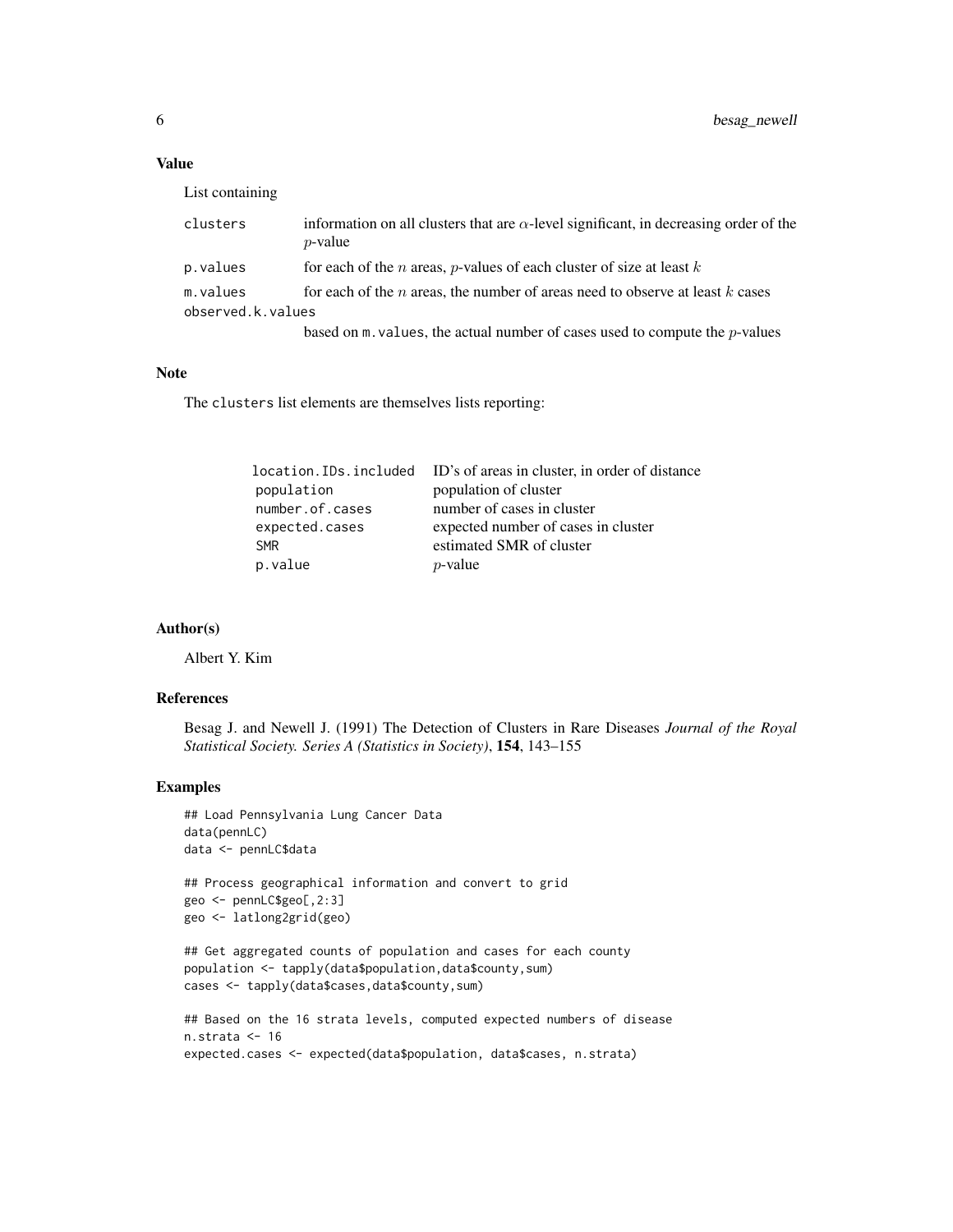<span id="page-6-0"></span>circle **7** 

```
## Set Parameters
k <- 1250
alpha.level <- 0.05
# not controlling for stratas
results <- besag_newell(geo, population, cases, expected.cases=NULL, k,
                       alpha.level)
# controlling for stratas
results <- besag_newell(geo, population, cases, expected.cases, k, alpha.level)
```
circle *Compute cartesian coordinates of a cluster center and radius*

# Description

This function is used for plotting purposes

# Usage

circle(geo, cluster.center, cluster.end)

# Arguments

| geo         | A n x 2 table of the x-coordinate and y-coordinates of the centroids of each area               |
|-------------|-------------------------------------------------------------------------------------------------|
|             | cluster, center The area index (an integer between 1 and n) indicating the center of the circle |
| cluster.end | The area index (an integer between 1 and n) indicating the area at the end of the<br>circle     |

#### Value

cluster.radius A data frame that you can plot

# Author(s)

Albert Y. Kim

```
data(pennLC)
geo <- pennLC$geo[,2:3]
plot(geo,type='n')
text(geo,labels=1:nrow(geo))
lines( circle(geo, 23, 46), col = "red" )
```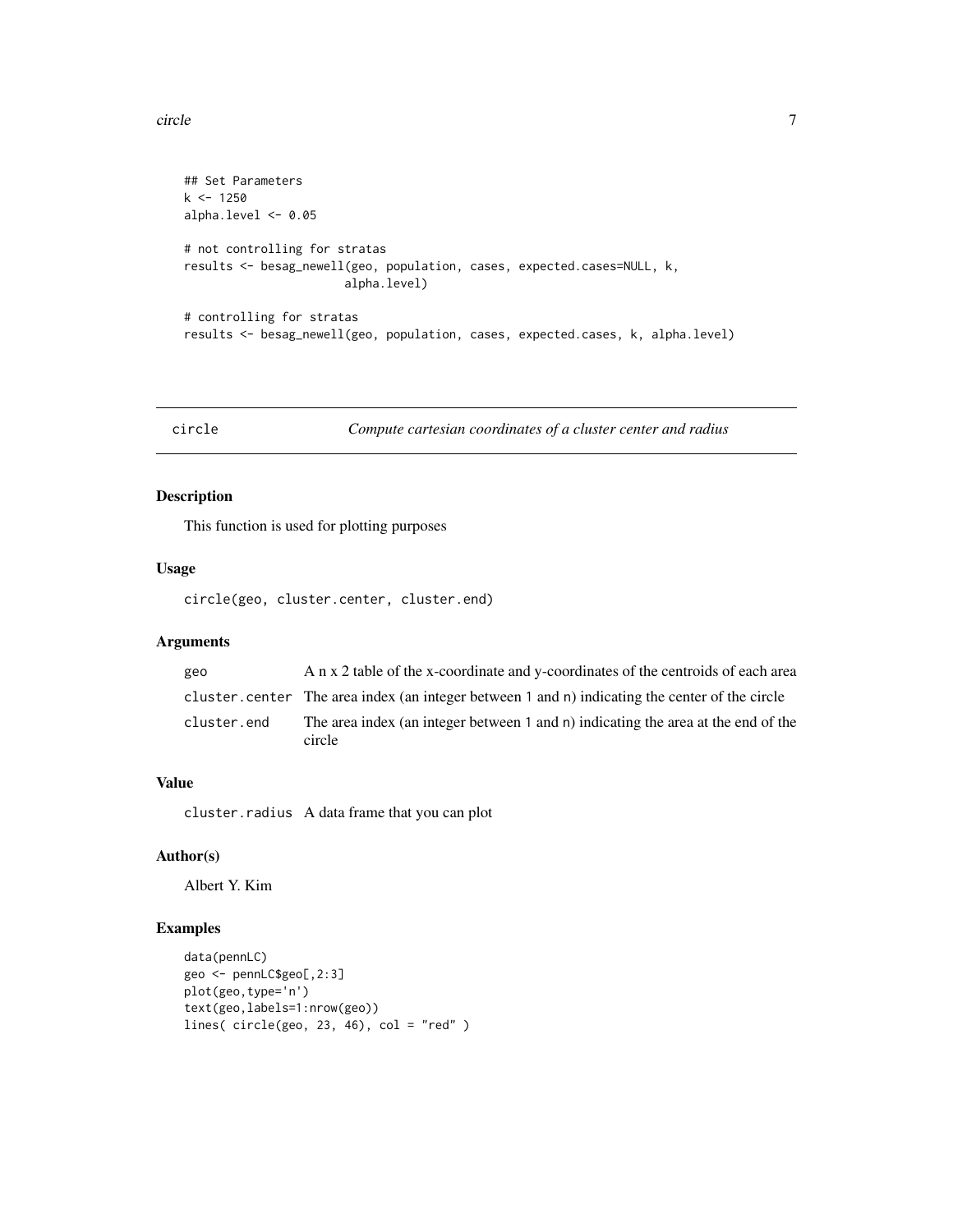<span id="page-7-1"></span><span id="page-7-0"></span>

This internal function creates the geographical objects needed to run the Bayesian cluster detection method in [bayes\\_cluster\(\)](#page-1-1). Specifically it creates all single zones based data objects, where single zones are the *zones* defined by Kulldorff (1997).

#### Usage

```
create_geo_objects(max.prop, population, centroids, sp.obj)
```
# Arguments

| max.prop   | maximum proportion of study region's population each single zone can contain                                      |
|------------|-------------------------------------------------------------------------------------------------------------------|
| population | vector of length n of the population of each area                                                                 |
| centroids  | $n \times 2$ table of the $(x,y)$ -coordinates of the area centroids. The coordinate system<br>must be grid-based |
| sp.obj     | object of class SpatialPolygons (See SpatialPolygons-class) representing the<br>study region                      |

#### Value

| overlap | list with two elements: 1. presence which lists for each area all the single zones  |
|---------|-------------------------------------------------------------------------------------|
|         | it is present in and 2. cluster list for each single zone its component areas       |
|         | cluster.coords n.zones x 2 matrix of the center and radial area of each single zone |

# Author(s)

Albert Y. Kim

# References

Wakefield J. and Kim A.Y. (2013) A Bayesian model for cluster detection.*Biostatistics*, 14, 752– 765.

```
data(pennLC)
max.prop <- 0.15
population <- tapply(pennLC$data$population, pennLC$data$county, sum)
centroids <- latlong2grid(pennLC$geo[, 2:3])
sp.obj <- pennLC$spatial.polygon
output <- create_geo_objects(max.prop, population, centroids, sp.obj)
## number of single zones
nrow(output$cluster.coords)
```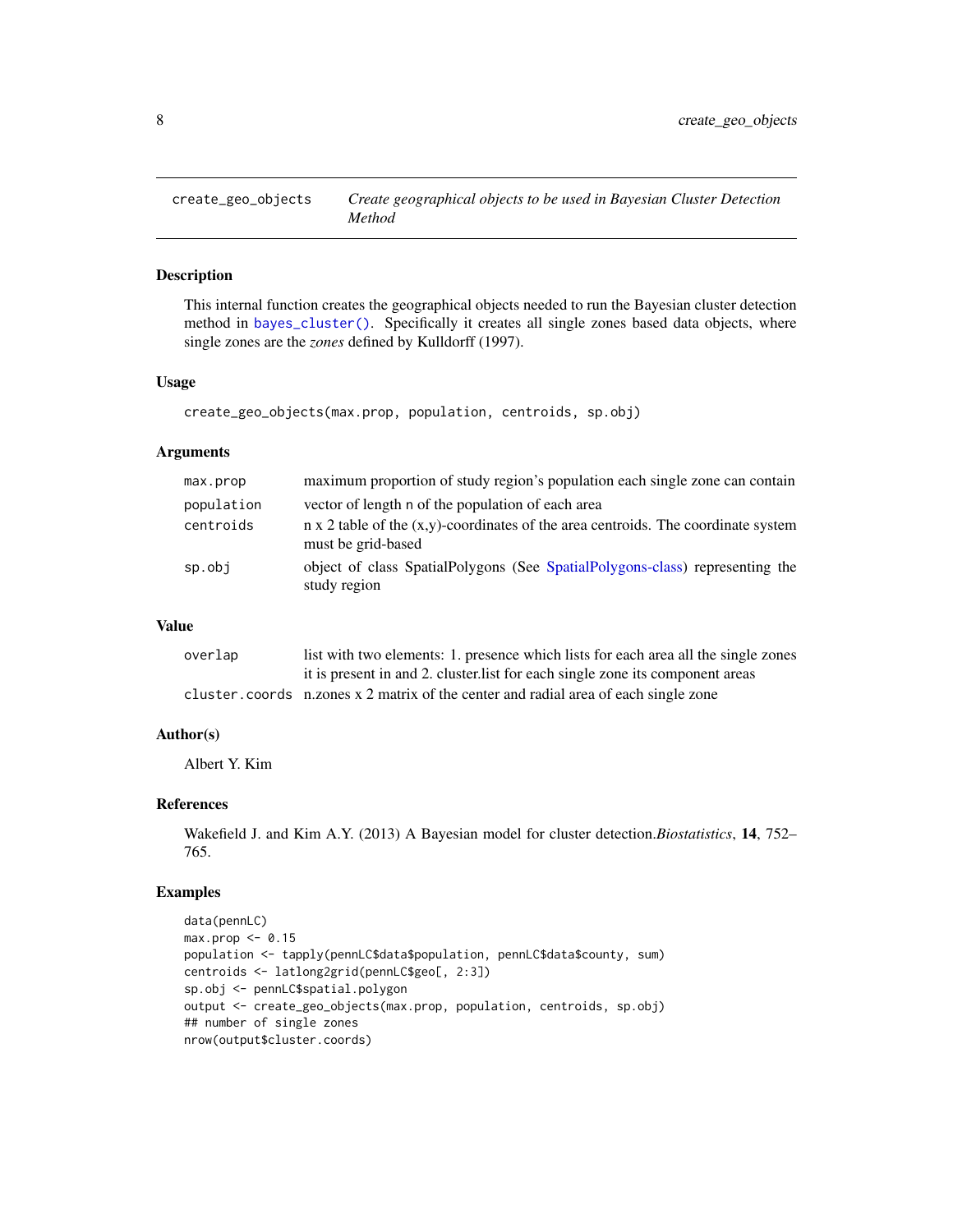<span id="page-8-1"></span><span id="page-8-0"></span>

The computes empirical Bayes estimates of relative risk of study region with n areas, given observed and expected numbers of counts of disease and covariate information.

# Usage

eBayes(Y, E, Xmat = NULL)

# Arguments

|      | a length n vector of observed cases           |
|------|-----------------------------------------------|
|      | a length n vector of expected number of cases |
| Xmat | n x p dimension matrix of covariates          |

# Value

A list with 5 elements:

| RR    | the ecological relative risk posterior mean estimates   |
|-------|---------------------------------------------------------|
| RRmed | the ecological relative risk posterior median estimates |
| beta  | the MLE's of the regression coefficients                |
| alpha | the MLE of negative binomial dispersion parameter       |
| SMR   | the standardized mortality/morbidity ratio Y/E          |

# References

Clayton D. and Kaldor J. (1987) Empirical Bayes estimates of age-standardized relative risks for use in disease mapping. *Biometrics*, 43, 671–681

```
data(scotland)
data <- scotland$data
x <- data$AFF
Xmat \leftarrow cbind(x, x^2)results <- eBayes(data$cases,data$expected,Xmat)
scotland.map <- scotland$spatial.polygon
mapvariable(results$RR, scotland.map)
```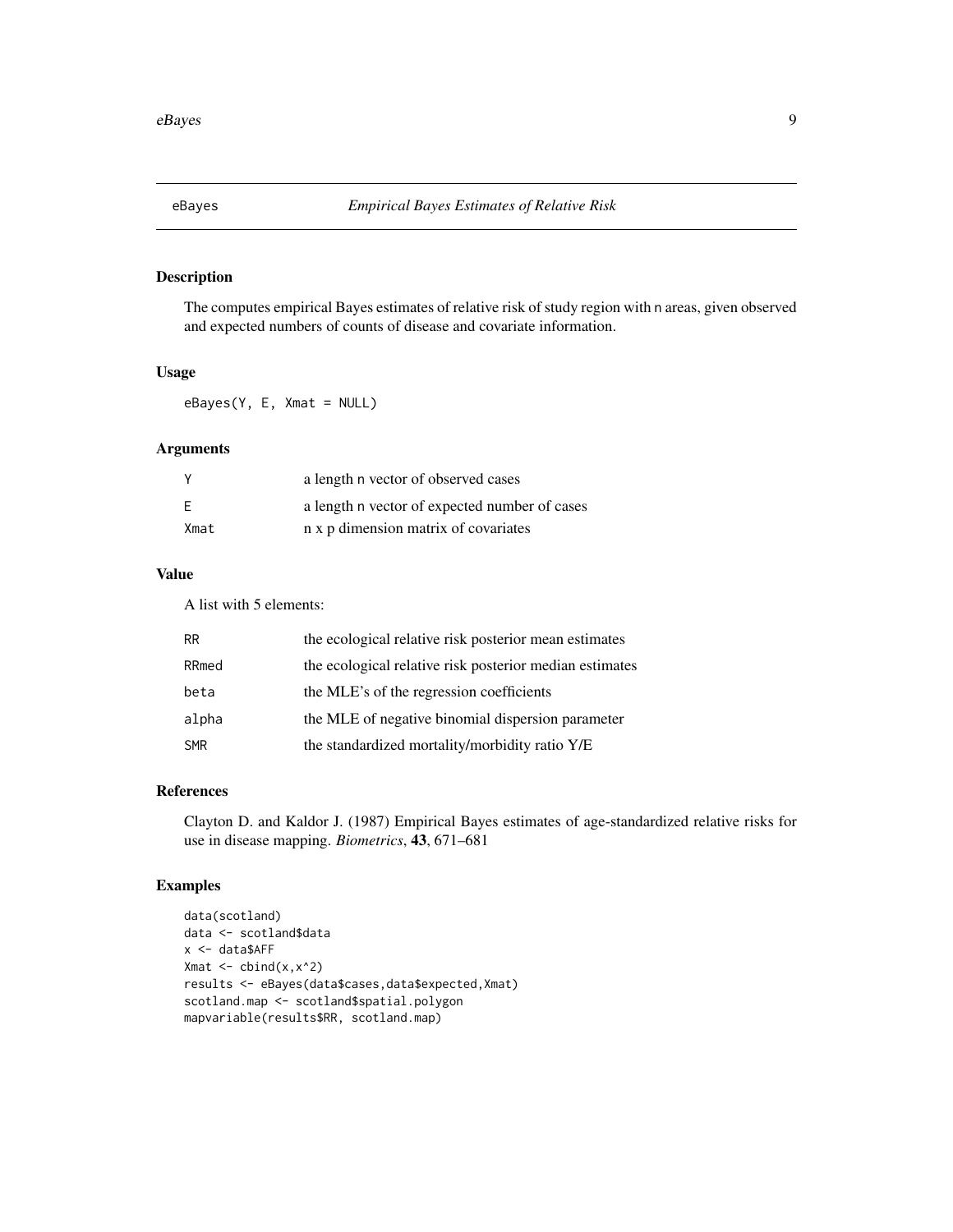<span id="page-9-0"></span>EBpostdens *Produce plots of empirical Bayes posterior densities when the data Y are Poisson with expected number E and relative risk theta, with the latter having a gamma distribution with known values alpha and beta, which are estimated using empirical Bayes.*

# Description

This function produces plots of empirical Bayes posterior densities which are gamma distributions with parameters (alpha+Y, (alpha+E\*mu)/mu) where  $mu = \exp(x \text{ beta})$ . The SMRs are drawn on for comparison.

# Usage

```
EBpostdens(
  Y,
 E,
  alpha,
 beta,
  Xrow = NULL,
  lower = NULL,upper = NULL,
  main = "")
```
# Arguments

| Υ     | observed disease counts |
|-------|-------------------------|
| F     | expected disease counts |
| alpha | X                       |
| beta  | X                       |
| Xrow  | X                       |
| lower | X                       |
| upper | X                       |
| main  | X                       |

# Value

A plot containing the gamma posterior distribution

# Author(s)

Jon Wakefield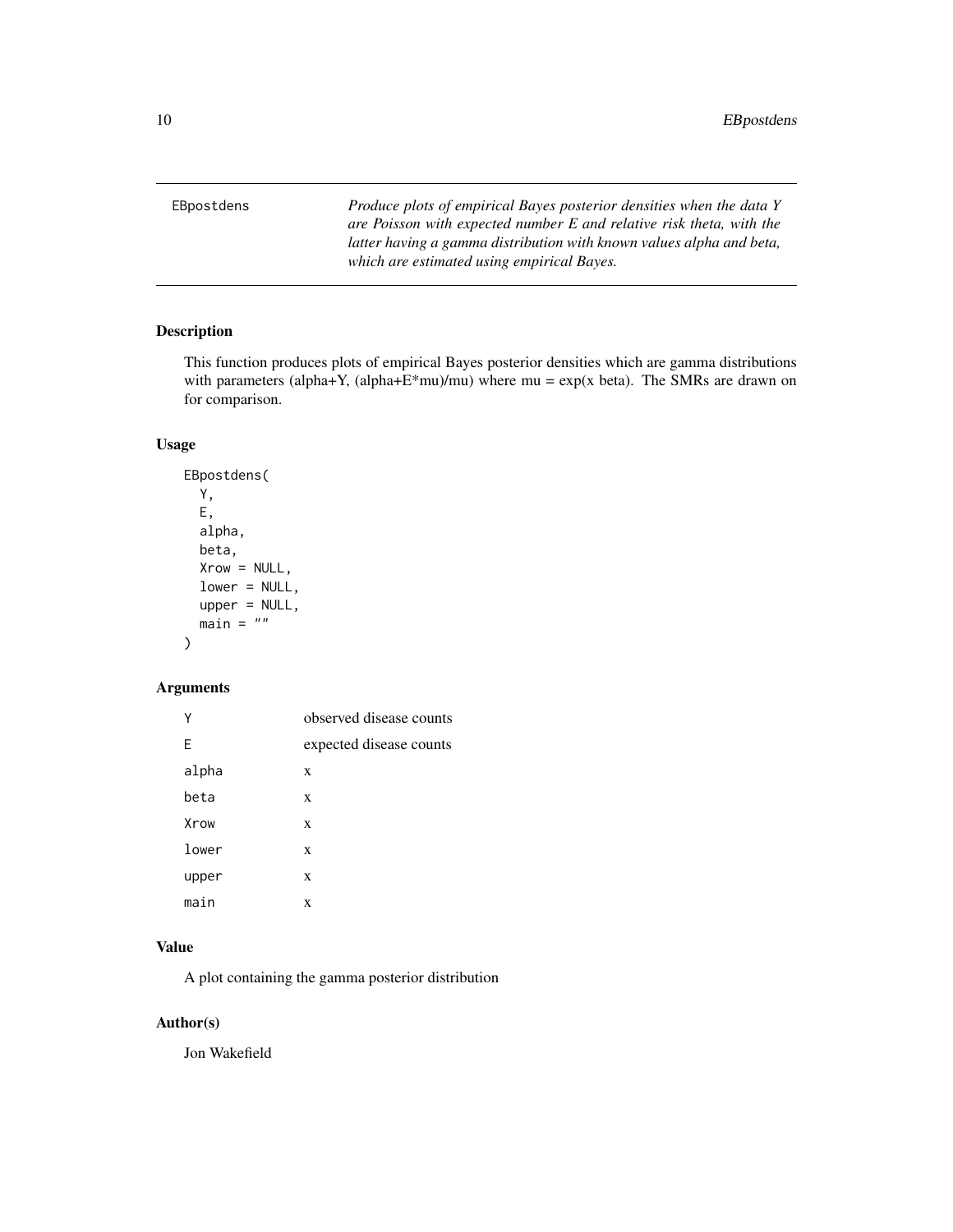# <span id="page-10-0"></span>EBpostthresh 11

#### Examples

```
data(scotland)
Y <- scotland$data$cases
E <- scotland$data$expected
ebresults <- eBayes(Y,E)
EBpostdens(Y[1], E[1], ebresults$alpha, ebresults$beta, lower=0, upper=15,
          main="Area 1")
```
EBpostthresh *Produce the probabilities of exceeding a threshold given a posterior gamma distribution.*

# Description

This function produces the posterior probabilities of exceeding a threshold given a gamma distributions with parameters (alpha+Y, (alpha+E\*mu)/mu) where  $mu = \exp(x \text{ beta})$ . This model arises from Y being Poisson with mean theta times E where theta is the relative risk and E are the expected numbers. The prior on theta is gamma with parameters alpha and beta. The parameters alpha and beta may be estimated using empirical Bayes.

#### Usage

```
EBpostthresh(Y, E, alpha, beta, Xrow = NULL, rrthresh)
```
# Arguments

|          | observed disease counts |
|----------|-------------------------|
| F        | expected disease counts |
| alpha    | X                       |
| beta     | X                       |
| Xrow     | X                       |
| rrthresh | x                       |

#### Value

Posterior probabilities of exceedence are returned.

# Author(s)

Jon Wakefield

#### See Also

[eBayes\(\)](#page-8-1)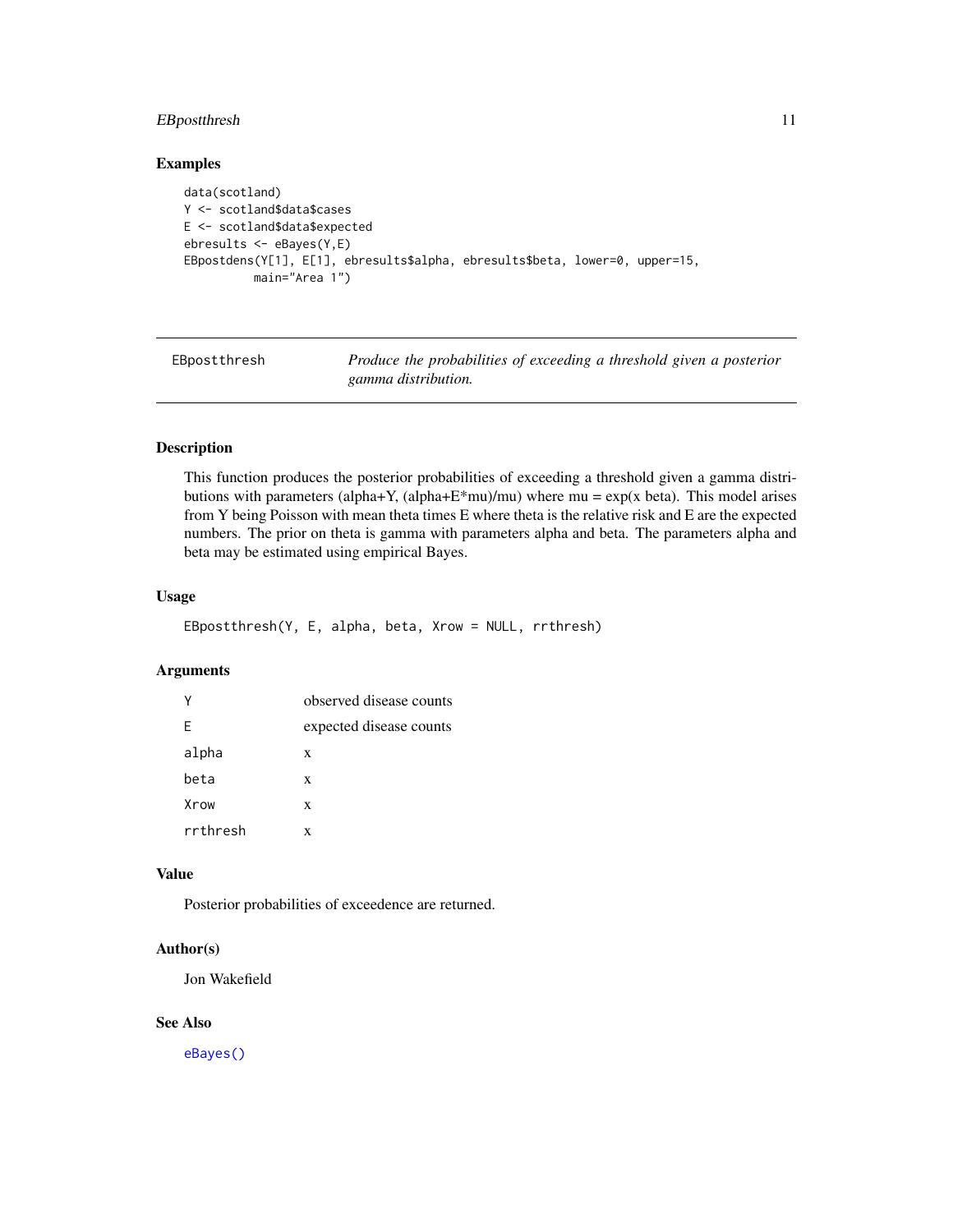# Examples

```
data(scotland)
Y <- scotland$data$cases
E <- scotland$data$expected
ebresults <- eBayes(Y,E)
#Find probabilities of exceedence of 3
thresh3 <- EBpostthresh(Y, E, alpha=ebresults$alpha, beta=ebresults$beta, rrthresh=3)
mapvariable(thresh3, scotland$spatial.polygon)
```
estimate\_lambda *Estimate lambda values*

# Description

Internal function to estimate values of lambda needed for MCMC\_simulation and prior probability of k clusters/anti-clusters for k=0,...,J

# Usage

estimate\_lambda(n.sim, J, prior.z, overlap, pi0)

# Arguments

| n.sim        | number of importance sampling iterations                                                                                                                                                         |
|--------------|--------------------------------------------------------------------------------------------------------------------------------------------------------------------------------------------------|
| $\mathbf{J}$ | maximum number of clusters/anti-clusters to consider                                                                                                                                             |
| prior.z      | prior probability of each single zone                                                                                                                                                            |
| overlap      | output of create_geo_objects(): list with two elements: presence which<br>lists for each area all the single zones it is present in and cluster_list for each<br>single zone its component areas |
| pi0          | prior probability of no clusters                                                                                                                                                                 |

#### Value

estimates of lambda and prior.j

# References

Wakefield J. and Kim A.Y. (2013) A Bayesian model for cluster detection. *Biostatistics*, 14, 752– 765.

<span id="page-11-0"></span>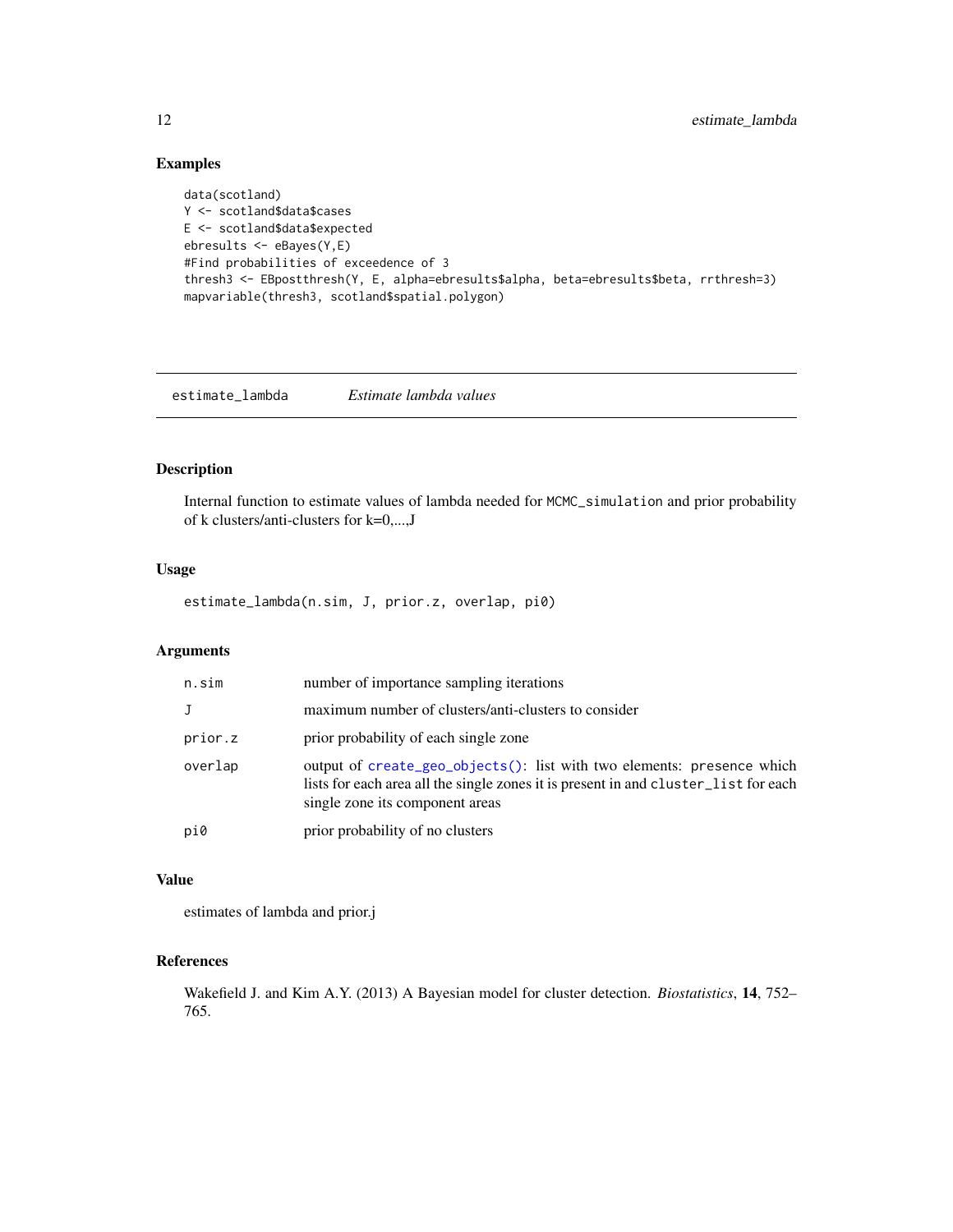<span id="page-12-0"></span>

Compute the internally indirect standardized expected numbers of disease.

# Usage

```
expected(population, cases, n.strata)
```
#### Arguments

| population | a vector of population counts for each strata in each area |
|------------|------------------------------------------------------------|
| cases      | a vector of the corresponding number of cases              |
| n.strata   | number of strata considered                                |

# Details

The population and cases vectors must be *balanced*: all counts are sorted by area first, and then within each area the counts for all strata are listed (even if 0 count) in the same order.

#### Value

expected.cases a vector of the expected numbers of disease for each area

# Author(s)

Albert Y. Kim

# References

Elliot, P. et al. (2000) *Spatial Epidemiology: Methods and Applications*. Oxford Medical Publications.

# Examples

data(pennLC) population <- pennLC\$data\$population cases <- pennLC\$data\$cases ## In each county in Pennsylvania, there are 2 races, gender and 4 age bands ## considered = 16 strata levels pennLC\$data[1:16,] expected(population, cases, 16)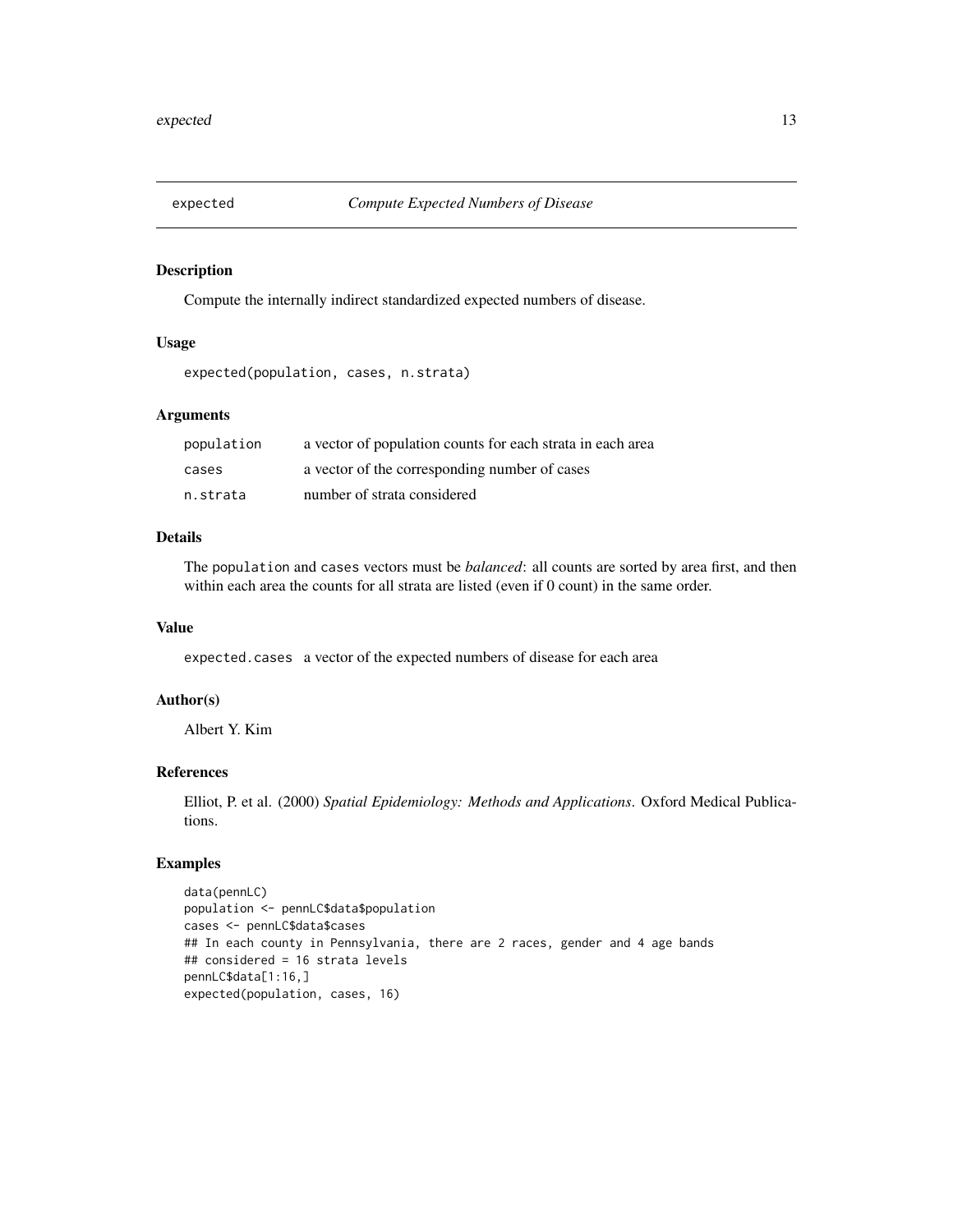<span id="page-13-0"></span>

Compute parameters to calibrate the prior distribution of a relative risk that has a gamma distribution.

# Usage

GammaPriorCh(theta, prob, d)

# Arguments

| theta | upper quantile     |
|-------|--------------------|
| prob  | upper quantile     |
| d     | degrees of freedom |

# Value

List containing

| a | shape parameter |
|---|-----------------|
| b | rate parameter  |

# Author(s)

Jon Wakefield

# See Also

LogNormalPriorCh

```
param <- GammaPriorCh(5, 0.975,1)
curve(dgamma(x,shape=param$a,rate=param$b),from=0,to=6,n=1000,ylab="density")
```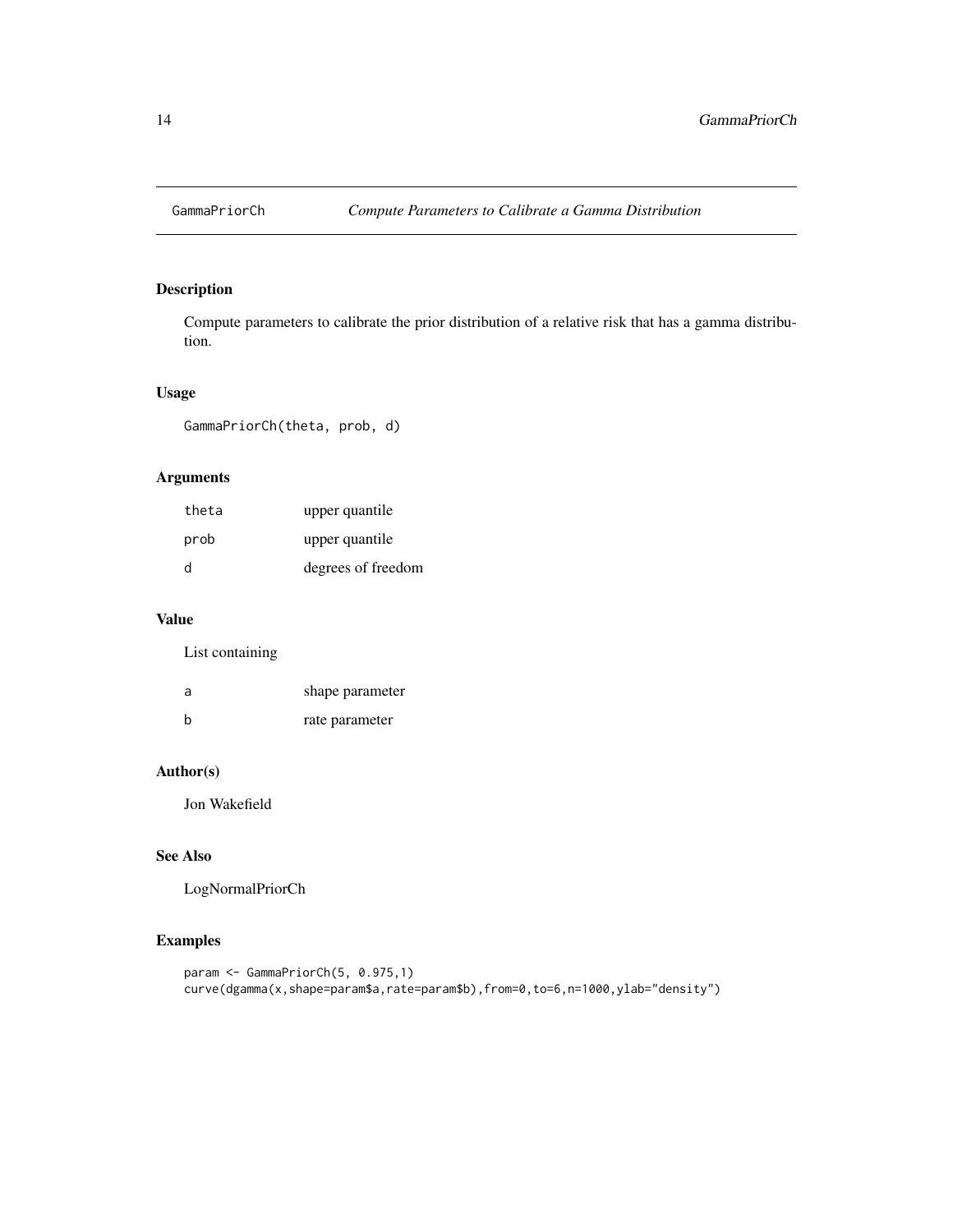<span id="page-14-0"></span>

Convert geographic coordinates from Universal Transverse Mercator system to Latitude/Longitude.

#### Usage

grid2latlong(input)

#### Arguments

input A data frame with columns named x and y of the UTM coordinates to convert or an n x 2 matrix of grid coordinates or an object of class SpatialPolygons (See [SpatialPolygons-class\)](#page-0-0)

# Details

Longitude/latitudes are not a grid-based coordinate system: latitudes are equidistant but the distance between longitudes varies.

#### Value

Either a data frame with the corresponding longitude and latitude, or a SpatialPolygons object with the coordinates changed.

#### Note

Rough conversion of US lat/long to km (used by GeoBUGS): (see also forum.swarthmore.edu/dr.math/problems/longandlat.h Radius of earth: r = 3963.34 (equatorial) or 3949.99 (polar) mi = 6378.2 or 6356.7 km, which implies: km per mile = 1.609299 or 1.609295 a change of 1 degree of latitude corresponds to the same number of km, regardless of longitude. arclength=r*theta, so the multiplier for coord\\$y should probably be just the radius of earth. On the other hand, a change of 1 degree in longitude corresponds to a different distance, depending on latitude. (at N pole, the change is essentially 0. at the equator, use equatorial radius. Perhaps for U.S., might use an "average" latitude, 30 deg is roughly Houston, 49deg is most of N bdry of continental 48 states. 0.5(30+49)=39.5 deg. so use r approx 6378.2*sin(51.5)

#### Author(s)

Lance A. Waller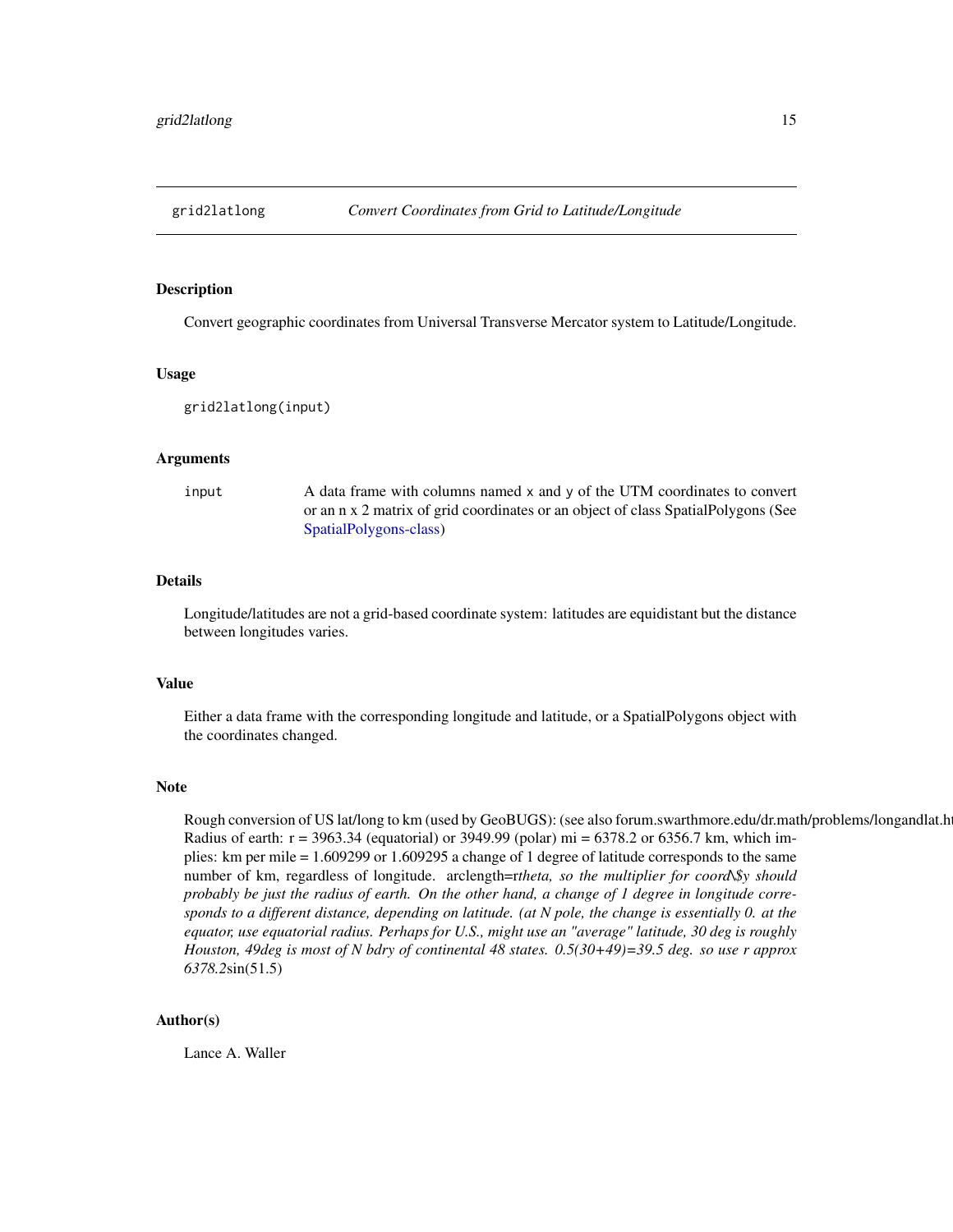16 kulldorff

#### Examples

```
coord <- data.frame(rbind(
# Montreal, QC
c(-6414.30, 5052.849),
# Vancouver, BC
c(-122.6042, 45.6605)
))
```
grid2latlong(coord)

kulldorff *Kulldorff Cluster Detection Method*

# Description

Kulldorff spatial cluster detection method for a study region with n areas. The method constructs *zones* by consecutively aggregating nearest-neighboring areas until a proportion of the total study population is included. Given the observed number of cases, the likelihood of each zone is computed using either binomial or poisson likelihoods. The procedure reports the zone that is the *most likely cluster* and generates significance measures via Monte Carlo sampling. Further, *secondary clusters*, whose Monte Carlo p-values are below the  $\alpha$ -threshold, are reported as well.

# Usage

```
kulldorff(
  geo,
  cases,
  population,
  expected.cases = NULL,
  pop.upper.bound,
  n.simulations,
  alpha.level,
 plot = TRUE
)
```
# Arguments

| geo             | an $n \times 2$ table of the $(x,y)$ -coordinates of the area centroids                                       |
|-----------------|---------------------------------------------------------------------------------------------------------------|
| cases           | aggregated case counts for all n areas                                                                        |
| population      | aggregated population counts for all n areas                                                                  |
|                 | expected.cases expected numbers of disease for all n areas                                                    |
| pop.upper.bound |                                                                                                               |
|                 | the upper bound on the proportion of the total population each zone can include                               |
| n.simulations   | number of Monte Carlo samples used for significance measures                                                  |
| alpha.level     | alpha-level threshold used to declare significance                                                            |
| plot            | flag for whether to plot histogram of Monte Carlo samples of the log-likelihood<br>of the most likely cluster |

<span id="page-15-0"></span>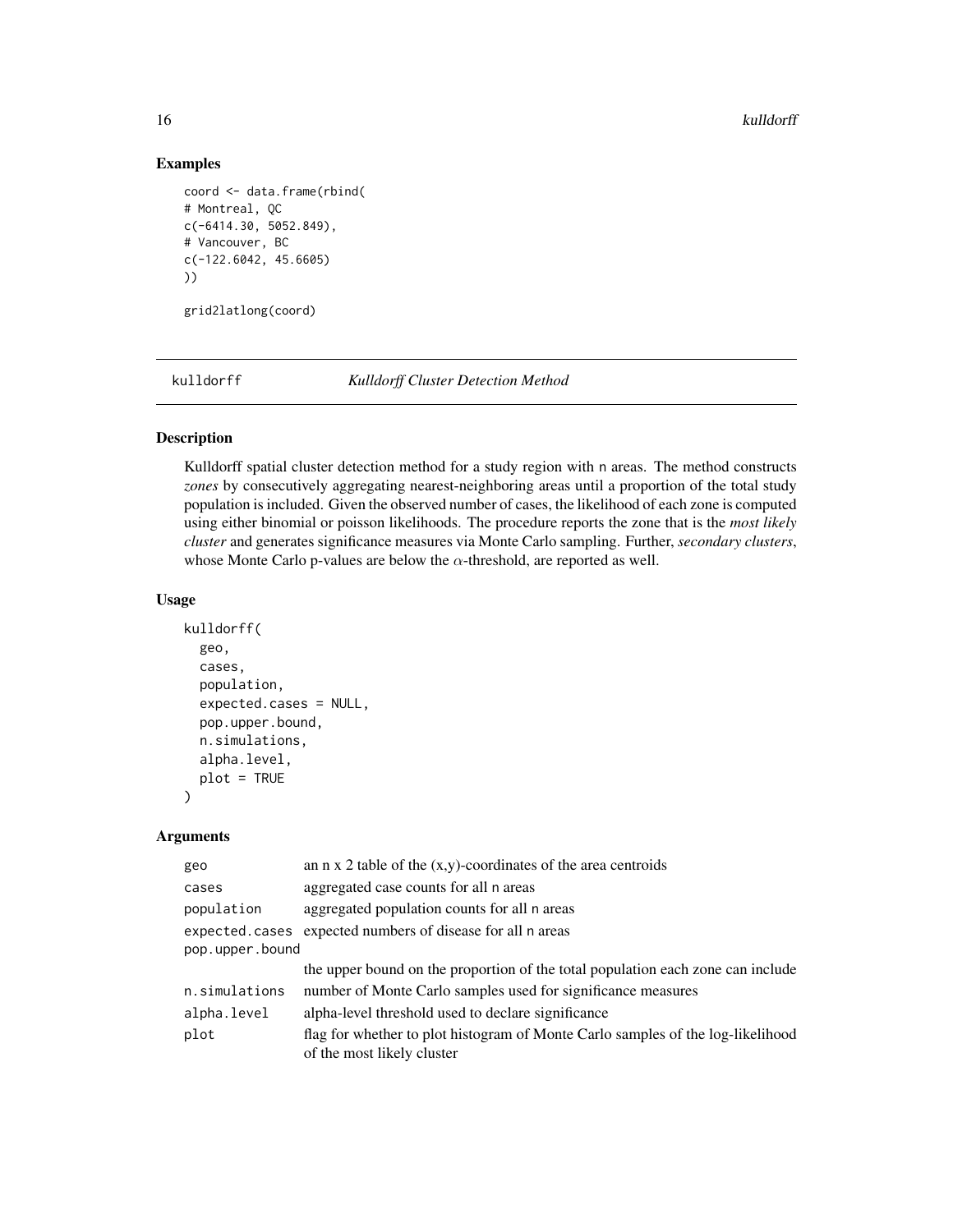#### kulldorff the contract of the contract of the contract of the contract of the contract of the contract of the contract of the contract of the contract of the contract of the contract of the contract of the contract of the

# Details

If expected.cases is specified to be NULL, then the binomial likelihood is used. Otherwise, a Poisson model is assumed. Typical values of n. simulations are 99, 999, 9999

# Value

| List containing:    |                                                                                        |
|---------------------|----------------------------------------------------------------------------------------|
| most.likely.cluster |                                                                                        |
|                     | information on the most likely cluster                                                 |
| secondary.clusters  |                                                                                        |
|                     | information on secondary clusters, if none NULL is returned                            |
| type                | type of likelihood                                                                     |
| log.lkhd            | log-likelihood of each zone considered                                                 |
| simulated.log.lkhd  |                                                                                        |
|                     | n. simulations Monte Carlo samples of the log-likelihood of the most likely<br>cluster |

# Note

The most.likely.cluster and secondary.clusters list elements are themselves lists reporting:

| location.IDs.included | ID's of areas in cluster, in order of distance              |
|-----------------------|-------------------------------------------------------------|
| population            | population of cluster                                       |
| number.of.cases       | number of cases in cluster                                  |
| expected.cases        | expected number of cases in cluster                         |
| <b>SMR</b>            | estimated SMR of cluster                                    |
| log.likelihood.ratio  | log-likelihood of cluster                                   |
| monte.carlo.rank      | rank of lkhd of cluster within Monte Carlo simulated values |
| p.value               | Monte Carlo <i>p</i> -value                                 |

# Author(s)

Albert Y. Kim

#### References

SatScan: Software for the spatial, temporal, and space-time scan statistics [https://www.satscan.](https://www.satscan.org/) [org/](https://www.satscan.org/) Kulldorff, M. (1997) A spatial scan statistic. *Communications in Statistics: Theory and Methods*, 26, 1481–1496. Kulldorff M. and Nagarwalla N. (1995) Spatial disease clusters: Detection and Inference. *Statistics in Medicine*, 14, 799–810.

# Examples

## Load Pennsylvania Lung Cancer Data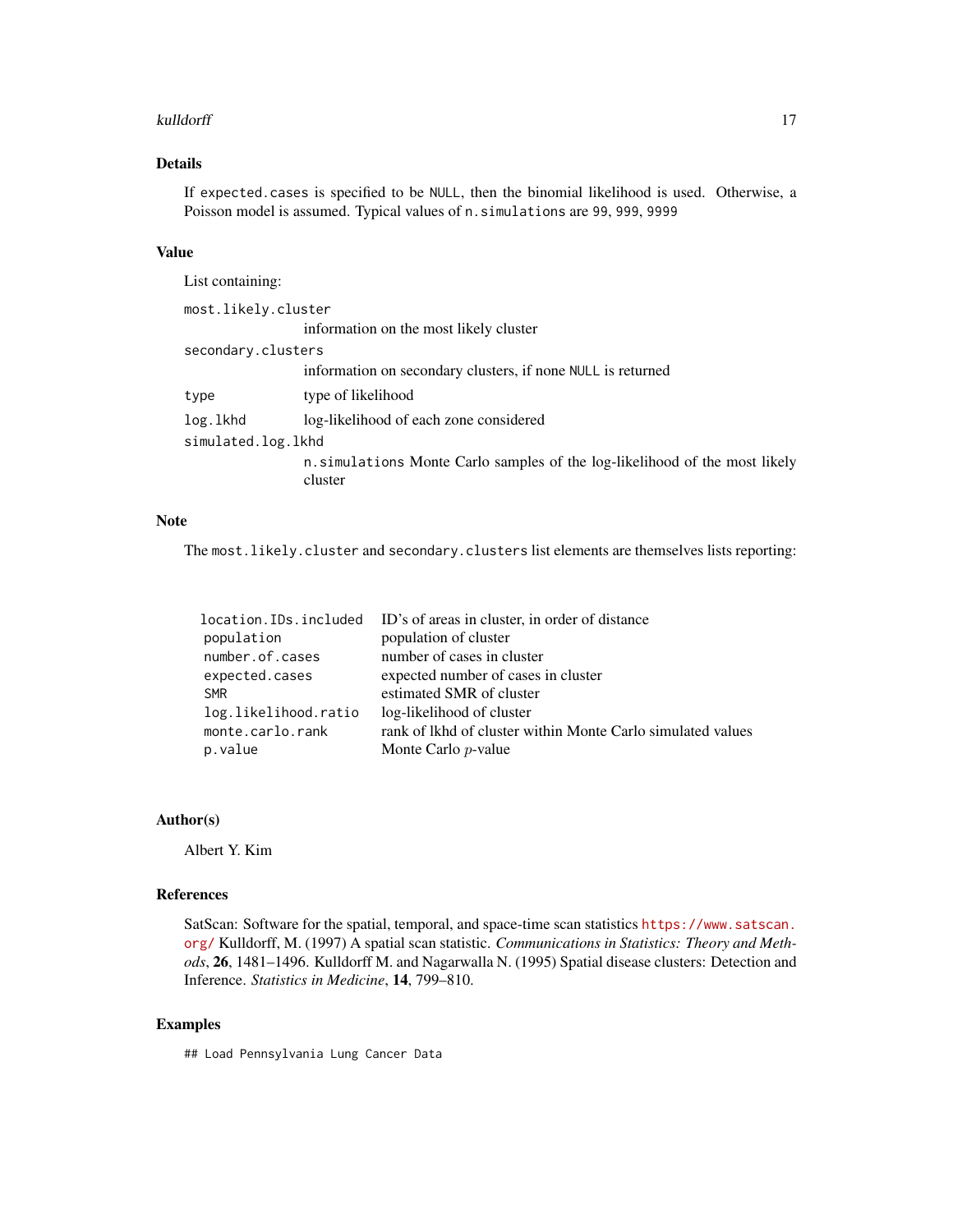```
data(pennLC)
data <- pennLC$data
## Process geographical information and convert to grid
geo <- pennLC$geo[,2:3]
geo <- latlong2grid(geo)
## Get aggregated counts of population and cases for each county
population <- tapply(data$population,data$county,sum)
cases <- tapply(data$cases,data$county,sum)
## Based on the 16 strata levels, computed expected numbers of disease
n.strata <- 16
expected.cases <- expected(data$population, data$cases, n.strata)
## Set Parameters
pop.upper.bound <- 0.5
n.simulations <- 999
alpha.level <- 0.05
plot <- TRUE
## Kulldorff using Binomial likelihoods
binomial <- kulldorff(geo, cases, population, NULL, pop.upper.bound, n.simulations,
                     alpha.level, plot)
cluster <- binomial$most.likely.cluster$location.IDs.included
## plot
plot(pennLC$spatial.polygon,axes=TRUE)
plot(pennLC$spatial.polygon[cluster],add=TRUE,col="red")
title("Most Likely Cluster")
## Kulldorff using Poisson likelihoods
poisson <- kulldorff(geo, cases, population, expected.cases, pop.upper.bound,
                    n.simulations, alpha.level, plot)
cluster <- poisson$most.likely.cluster$location.IDs.included
## plot
plot(pennLC$spatial.polygon,axes=TRUE)
plot(pennLC$spatial.polygon[cluster],add=TRUE,col="red")
title("Most Likely Cluster Controlling for Strata")
```
latlong2grid *Convert Coordinates from Latitude/Longitude to Grid*

#### Description

Convert geographic latitude/longitude coordinates to kilometer-based grid coordinates.

#### Usage

latlong2grid(input)

<span id="page-17-0"></span>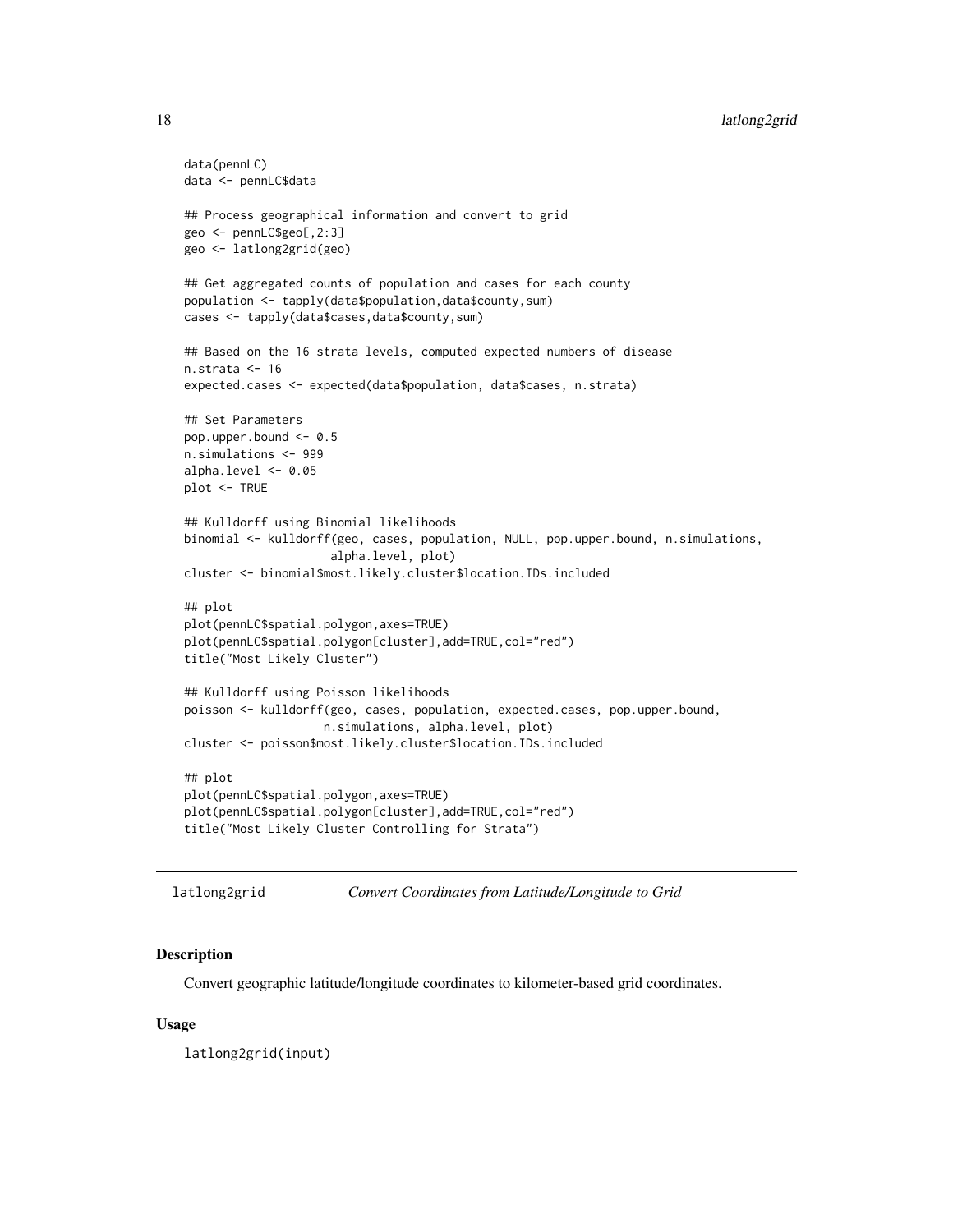# latlong2grid 19

#### Arguments

input either an n x 2 matrix of longitude and latitude coordinates in decimal format or an object of class SpatialPolygons

#### Details

Longitude/latitudes are not a grid-based coordinate system: latitudes are equidistant but the distance between longitudes varies.

# Value

Either a data frame with the corresponding (x,y) kilometer-based grid coordinates, or a SpatialPolygons object with the coordinates changed.

# Note

Rough conversion of US lat/long to km (used by GeoBUGS): (see also forum.swarthmore.edu/dr.math/problems/longandlat.h Radius of earth:  $r = 3963.34$  (equatorial) or 3949.99 (polar) mi = 6378.2 or 6356.7 km, which implies: km per mile = 1.609299 or 1.609295 a change of 1 degree of latitude corresponds to the same number of km, regardless of longitude. arclength=r\*theta, so the multiplier for coord\\$y should probably be just the radius of earth. On the other hand, a change of 1 degree in longitude corresponds to a different distance, depending on latitude. (at N pole, the change is essentially 0. at the equator, use equatorial radius.

#### Author(s)

Lance A. Waller

```
## Convert coordinates
coord <- data.frame(rbind(
# Montreal, QC: Latitude: 45deg 28' 0" N (deg min sec), Longitude: 73deg 45' 0" W
c(-73.7500, 45.4667),
# Vancouver, BC: Latitude: 45deg 39' 38" N (deg min sec), Longitude: 122deg 36' 15" W
c(-122.6042, 45.6605)
))
latlong2grid(coord)
## Convert SpatialPolygon
data(pennLC)
new <- latlong2grid(pennLC$spatial.polygon)
par(mfrow=c(1,2))
plot(pennLC$spatial.polygon,axes=TRUE)
title("Lat/Long")
plot(new,axes=TRUE)
title("Grid (in km)")
```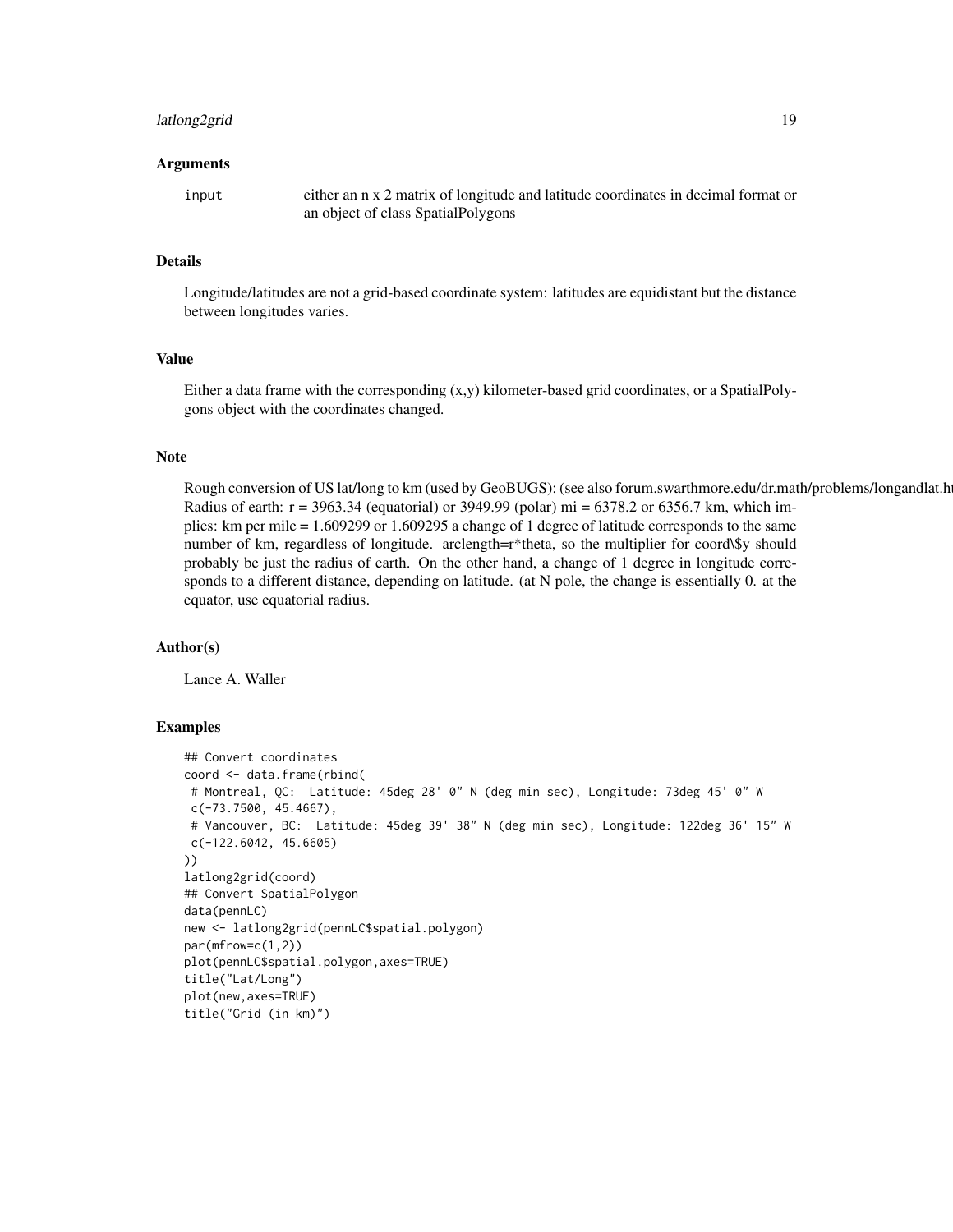<span id="page-19-0"></span>

Compute parameters to calibrate the prior distribution of a relative risk that has a log-normal distribu

# Usage

```
LogNormalPriorCh(theta1, theta2, prob1, prob2)
```
# Arguments

| theta1 | lower quantile    |
|--------|-------------------|
| theta2 | upper quantile    |
| prob1  | lower probability |
| prob2  | upper probability |

# Value

A list containing

| mu    | mean of log-normal distribution     |
|-------|-------------------------------------|
| sigma | variance of log-normal distribution |

# Author(s)

Jon Wakefield

# Examples

# Calibrate the log-normal distribution s.t. the 95% confidence interval is [0.2, 5] param <- LogNormalPriorCh(0.2, 5, 0.025, 0.975) curve(dlnorm(x,param\$mu,param\$sigma), from=0, to=6, ylab="density")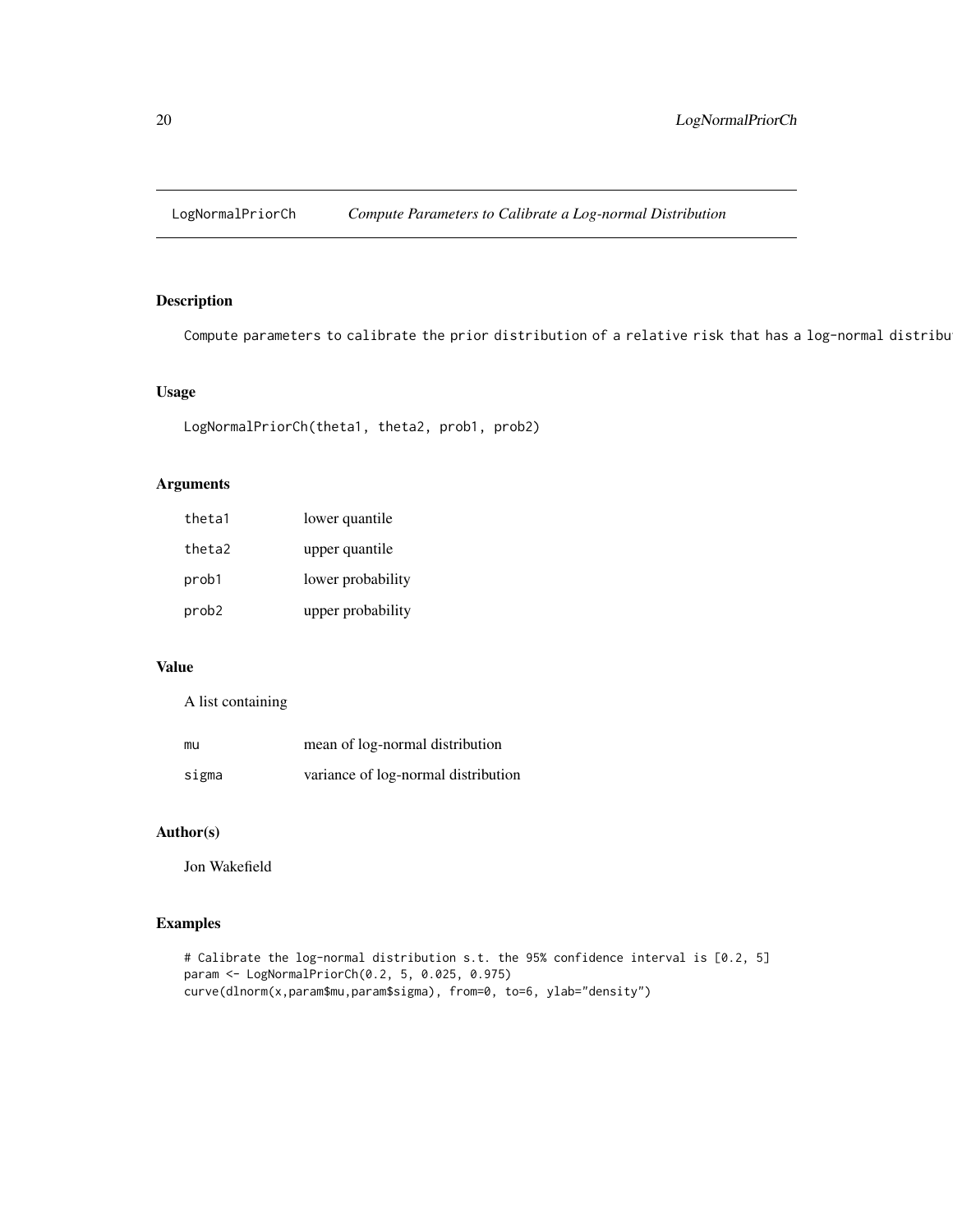<span id="page-20-0"></span>

Plot levels of a variable in a colour-coded map along with a legend.

# Usage

```
mapvariable(
 y,
  spatial.polygon,
  ncut = 1000,nlevels = 10,
  lower = NULL,
  upper = NULL,main = NULL,
 xlab = NULL,
  ylab = NULL
)
```
#### Arguments

| V               | variable to plot                                               |
|-----------------|----------------------------------------------------------------|
| spatial.polygon |                                                                |
|                 | an object of class SpatialPolygons (See SpatialPolygons-class) |
| ncut            | number of cuts in colour levels to plot                        |
| nlevels         | number of levels to include in legend                          |
| lower           | lower bound of levels                                          |
| upper           | upper bound of levels                                          |
| main            | an overall title for the plot                                  |
| xlab            | a title for the x axis                                         |
| ylab            | a title for the y axis                                         |

# Value

A map colour-coded to indicate the different levels of y

# Author(s)

Jon Wakefield, Nicky Best, Sebastien Haneuse, and Albert Y. Kim

# References

Bivand, R. S., Pebesma E. J., and Gomez-Rubio V. (2008) *Applied Spatial Data Analysis with R*. Springer Series in Statistics. E. J. Pebesma and R. S. Bivand. (2005) Classes and methods for spatial data in R. *R News*, 5, 9–13.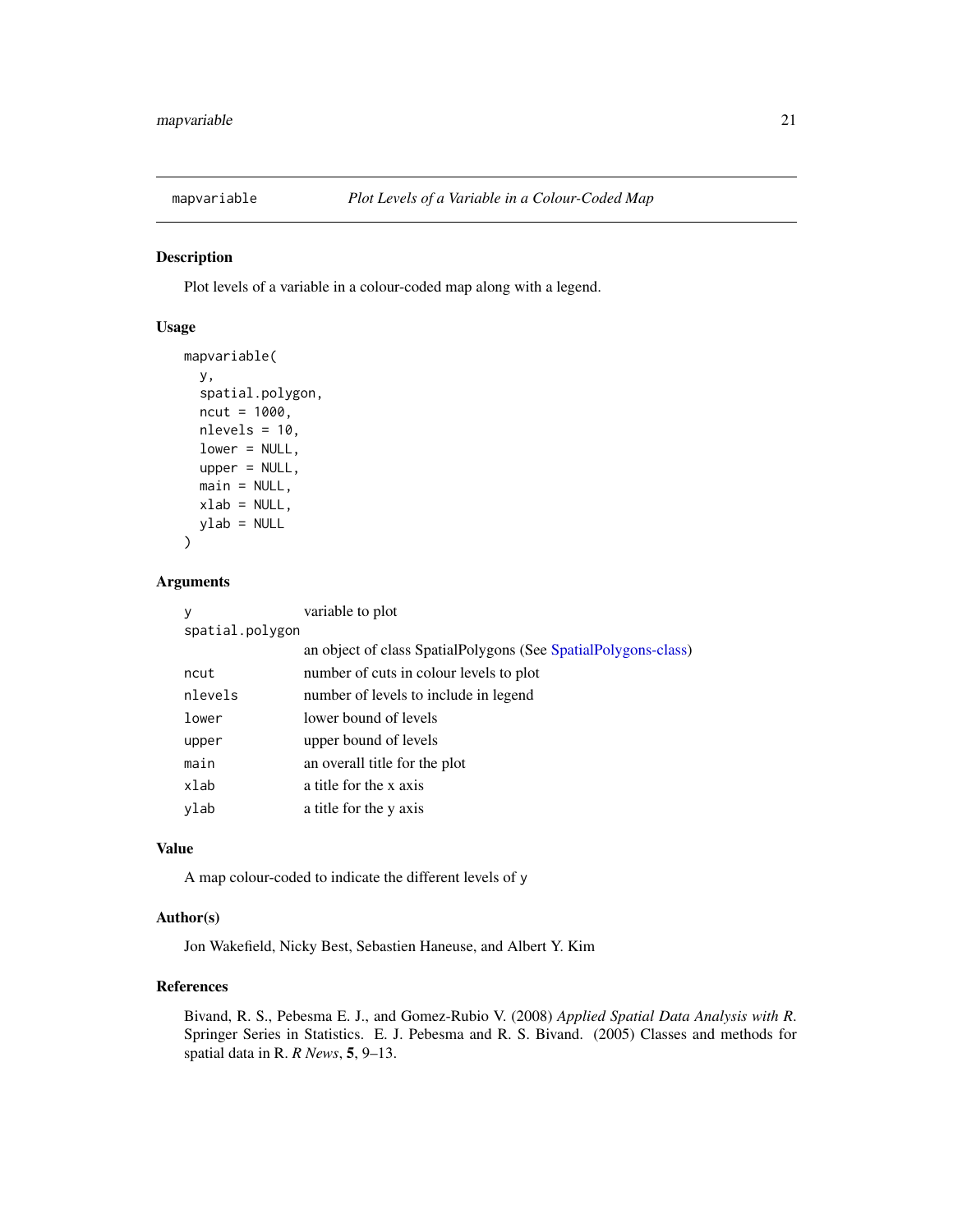# Examples

```
data(scotland)
map <- scotland$spatial.polygon
y <- scotland$data$cases
E <- scotland$data$expected
SMR <- v/Emapvariable(SMR, map, main="Scotland", xlab="Eastings (km)", ylab="Northings (km)")
```
NYleukemia *Upstate New York Leukemia Data*

#### Description

Census tract level (n=281) leukemia data for the 8 counties in upstate New York from 1978-1982, paired with population data from the 1980 census. Note that 4 census tracts were completely surrounded by another unique census tract; when applying the Bayesian cluster detection model in [bayes\\_cluster\(\)](#page-1-1), we merge them with the surrounding census tracts yielding n=277 areas.

#### Usage

NYleukemia

# Format

List with 5 items:

geo table of the FIPS code, longitude, and latitude of the geographic centroid of each census tract

data table of the FIPS code, number of cases, and population of each census tract

spatial.polygon bject of class SpatialPolygons

surrounded row IDs of the 4 census tracts that are completely surrounded by the

surrounding census tracts

# References

Turnbull, B. W. et al (1990) Monitoring for clusters of disease: application to leukemia incidence in upstate New York *American Journal of Epidemiology*, 132, 136–143

# Examples

```
## Load data and convert coordinate system from latitude/longitude to grid
data(NYleukemia)
map <- NYleukemia$spatial.polygon
population <- NYleukemia$data$population
cases <- NYleukemia$data$cases
centroids <- latlong2grid(NYleukemia$geo[, 2:3])
```
## Identify the 4 census tract to be merged into their surrounding census tracts.

<span id="page-21-0"></span>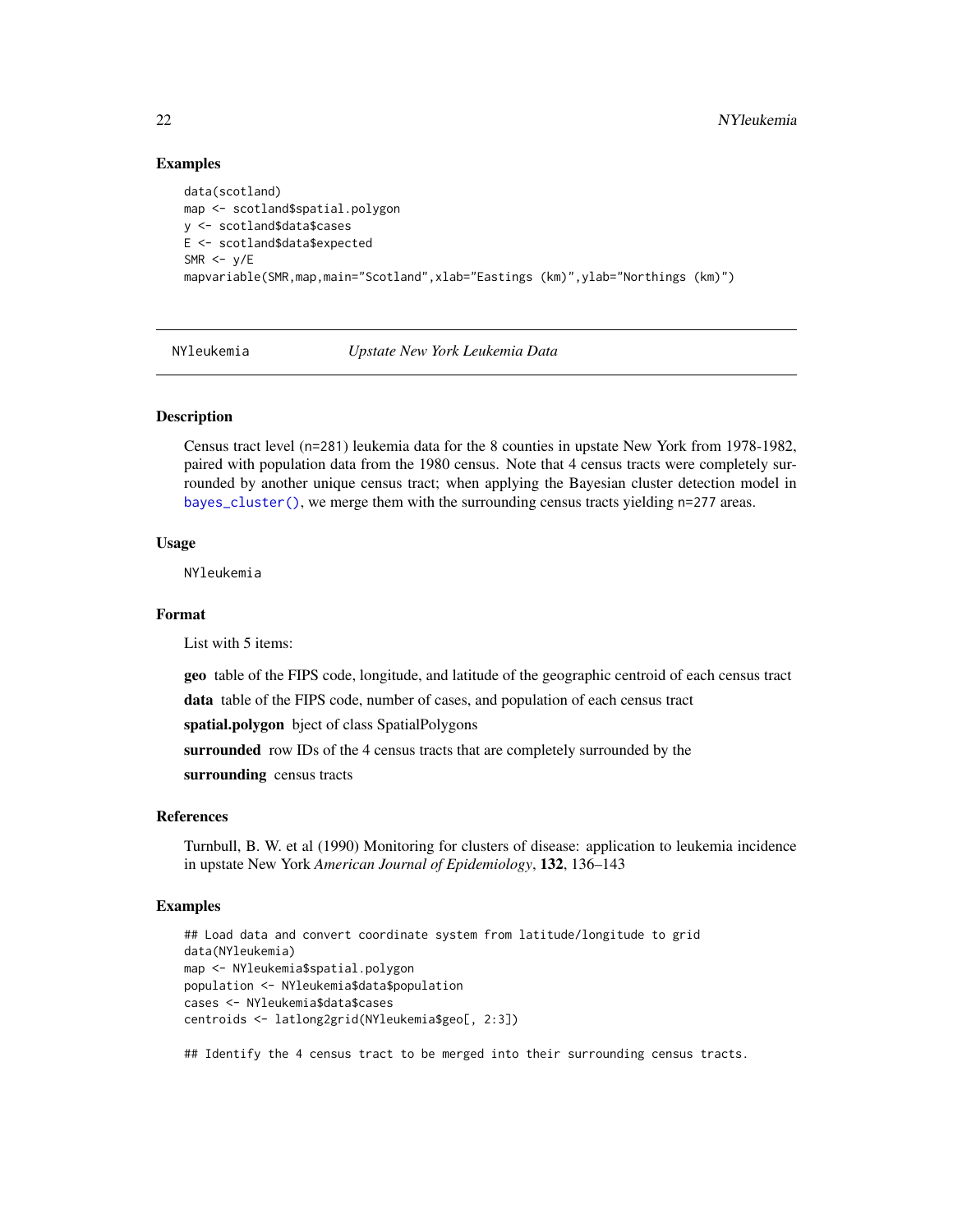```
remove <- NYleukemia$surrounded
add <- NYleukemia$surrounding
## Merge population and case counts
population[add] <- population[add] + population[remove]
population <- population[-remove]
cases[add] <- cases[add] + cases[remove]
cases <- cases[-remove]
## Modify geographical objects accordingly
map <- SpatialPolygons(map@polygons[-remove], proj4string=CRS("+proj=longlat +ellps=WGS84"))
centroids <- centroids[-remove, ]
## Plot incidence in latitude/longitude
plotmap(cases/population, map, log=TRUE, nclr=5)
```

```
points(grid2latlong(centroids), pch=4)
```
NYleukemia\_sf *Upstate New York Leukemia*

#### **Description**

Census tract level (n=281) leukemia data for the 8 counties in upstate New York from 1978-1982, paired with population data from the 1980 census. Note that 4 census tracts were completely surrounded by another unique census tract; when applying the Bayesian cluster detection model in [bayes\\_cluster\(\)](#page-1-1), we merge them with the surrounding census tracts yielding n=277 areas.

#### Usage

NYleukemia\_sf

#### Format

An sf 'POLYGON' data frame with 281 rows and 4 variables:

geometry Geometric representation of 8 counties in upstate New York

cases Number of cases per county

population Population of each census tract

censustract.FIPS 11-digit Federal Information Processing System identification number for each county

#### Source

Turnbull, B. W. et al (1990) Monitoring for clusters of disease: application to leukemia incidence in upstate New York *American Journal of Epidemiology*, 132, 136–143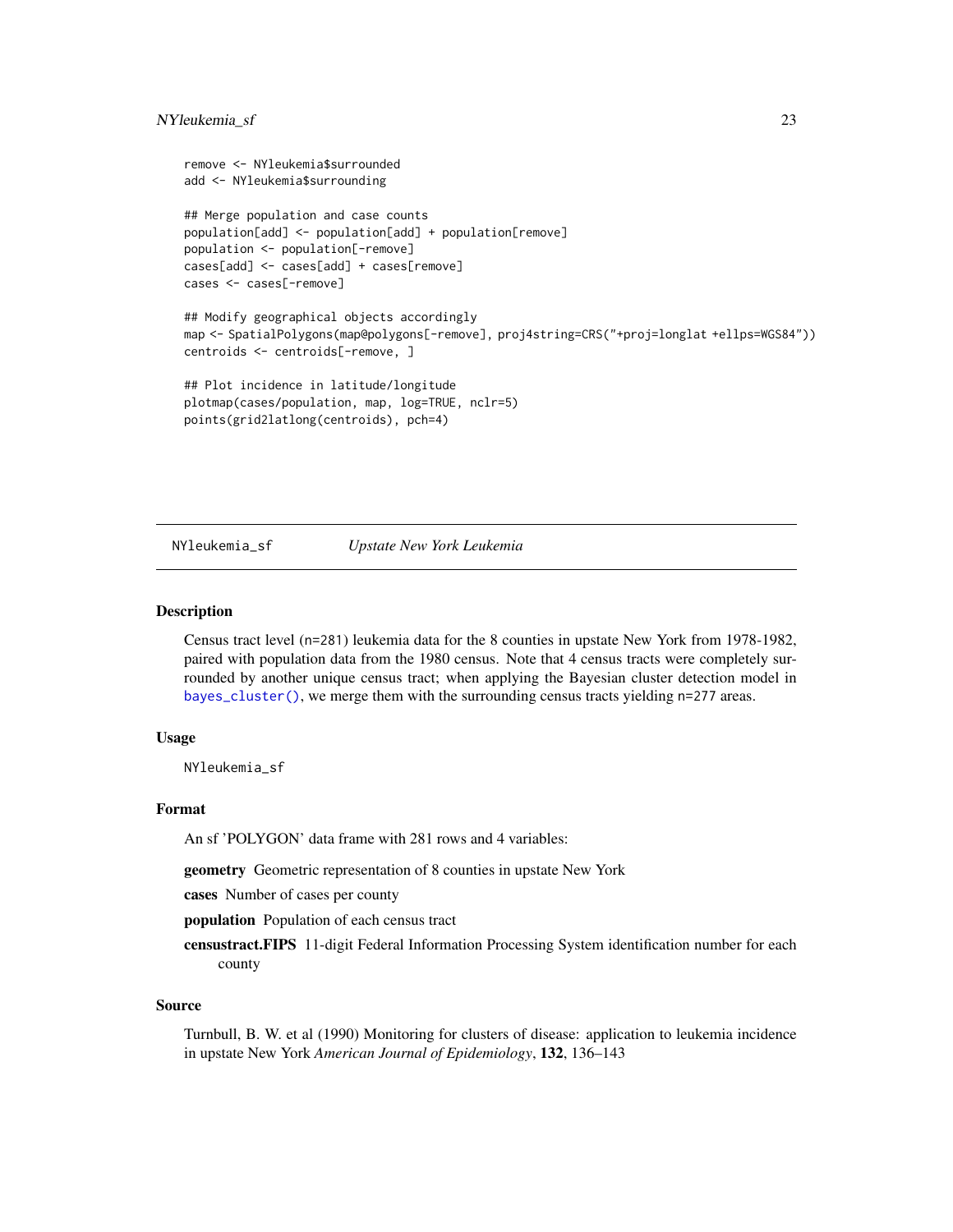# Examples

```
# Static map of NY Leukemia rate per county
library(ggplot2)
## Not run:
ggplot(NYleukemia_sf) +
 geom_sf(aes(fill= cases/population)) +
 scale_fill_gradient(low = "white", high = "red")
```
## End(Not run)

pennLC *Pennsylvania Lung Cancer*

#### Description

County-level (n=67) population/case data for lung cancer in Pennsylvania in 2002, stratified on race (white vs non-white), gender and age (Under 40, 40-59, 60-69 and 70+). Additionally, countyspecific smoking rates.

#### Usage

pennLC

# Format

List of 3 items

geo a table of county IDs, longitude/latitude of the geographic centroid of each county

data a table of county IDs, number of cases, population and strata information

smoking a table of county IDs and proportion of smokers

spatial.polygon an object of class SpatialPolygons

#### Source

Population data was obtained from the 2000 decennial census, lung cancer and smoking data were obtained from the Pennsylvania Department of Health website: [https://www.health.pa.gov/](https://www.health.pa.gov/Pages/default.aspx) [Pages/default.aspx](https://www.health.pa.gov/Pages/default.aspx)

# Examples

data(pennLC) pennLC\$geo pennLC\$data pennLC\$smoking # Map smoking rates in Pennsylvania mapvariable(pennLC\$smoking[,2], pennLC\$spatial.polygon)

<span id="page-23-0"></span>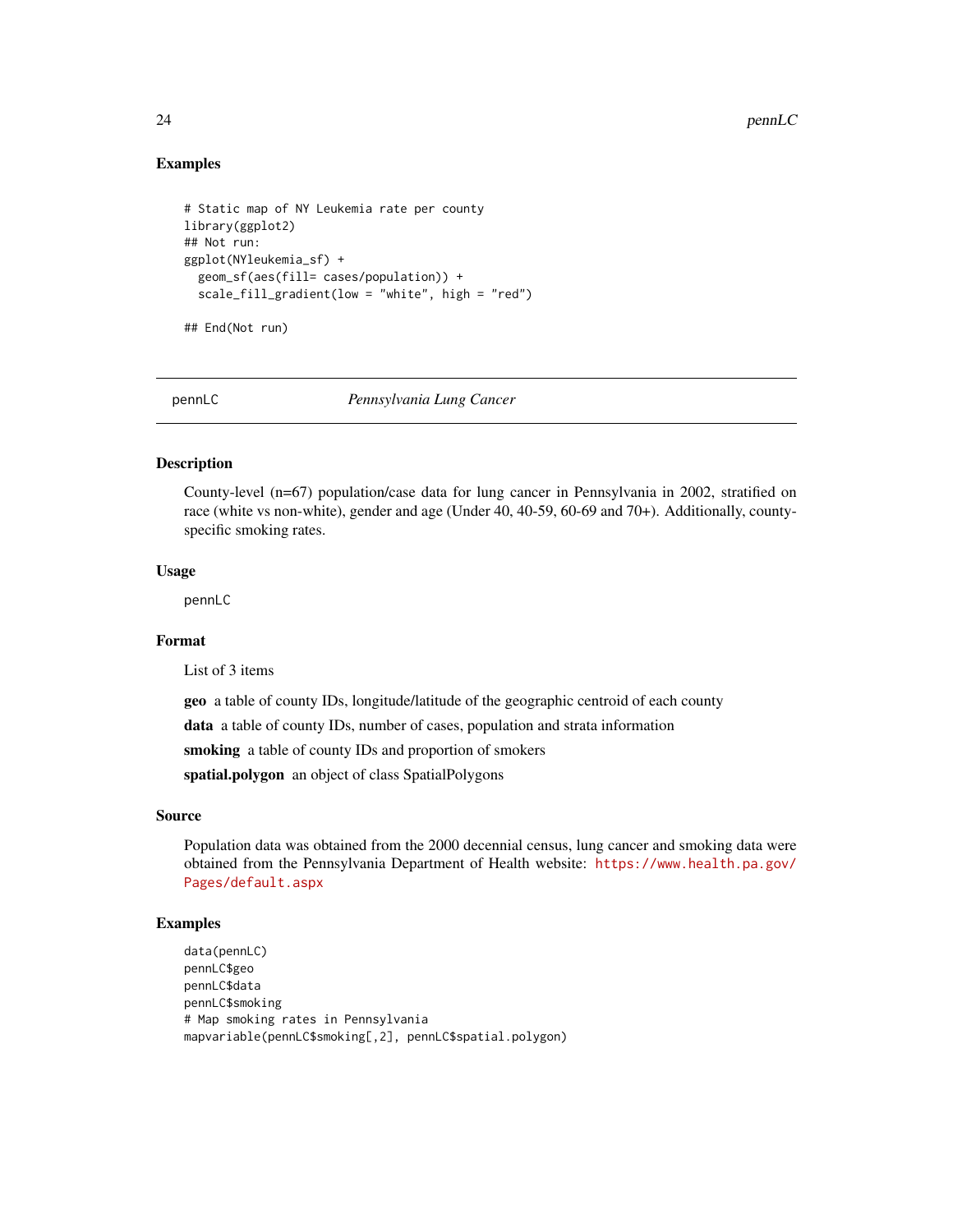#### <span id="page-24-0"></span>pennLC\_sf *Pennsylvania Lung Cancer*

#### Description

County-level (n=67) population/case data for lung cancer in Pennsylvania in 2002, stratified on race (white vs non-white), gender and age (Under 40, 40-59, 60-69 and 70+). Additionally, countyspecific smoking rates.

#### Usage

pennLC\_sf

# Format

An sf POLYGON data frame with 1072 rows =  $67$  counties x 2 race x 2 gender x 4 age bands

county Pennsylvania county

cases Number of cases per county split by strata

population Population per county split by strata

race Race ( $w =$  white and  $o =$  non-white)

**gender** Gender ( $f =$  female and  $m =$  male)

age Age (4 bands)

smoking Overall county smoking rate (not broken down by strata)

geometry Geometric representation of counties in Pennsylvania

#### Source

Population data was obtained from the 2000 decennial census, lung cancer and smoking data were obtained from the Pennsylvania Department of Health website:[https://www.health.pa.](https://www.health.pa.gov/Pages/default.aspx) [gov/Pages/default.aspx](https://www.health.pa.gov/Pages/default.aspx).

#### Examples

```
library(ggplot2)
library(dplyr)
# Sum cases & population for each county
lung_cancer_rate <- pennLC_sf %>%
 group_by(county) %>%
 summarize(cases = sum(cases), population = sum(population)) %>%
 mutate(rate = cases/population)
```
# Static map of Pennsylvania lung cancer rates for each county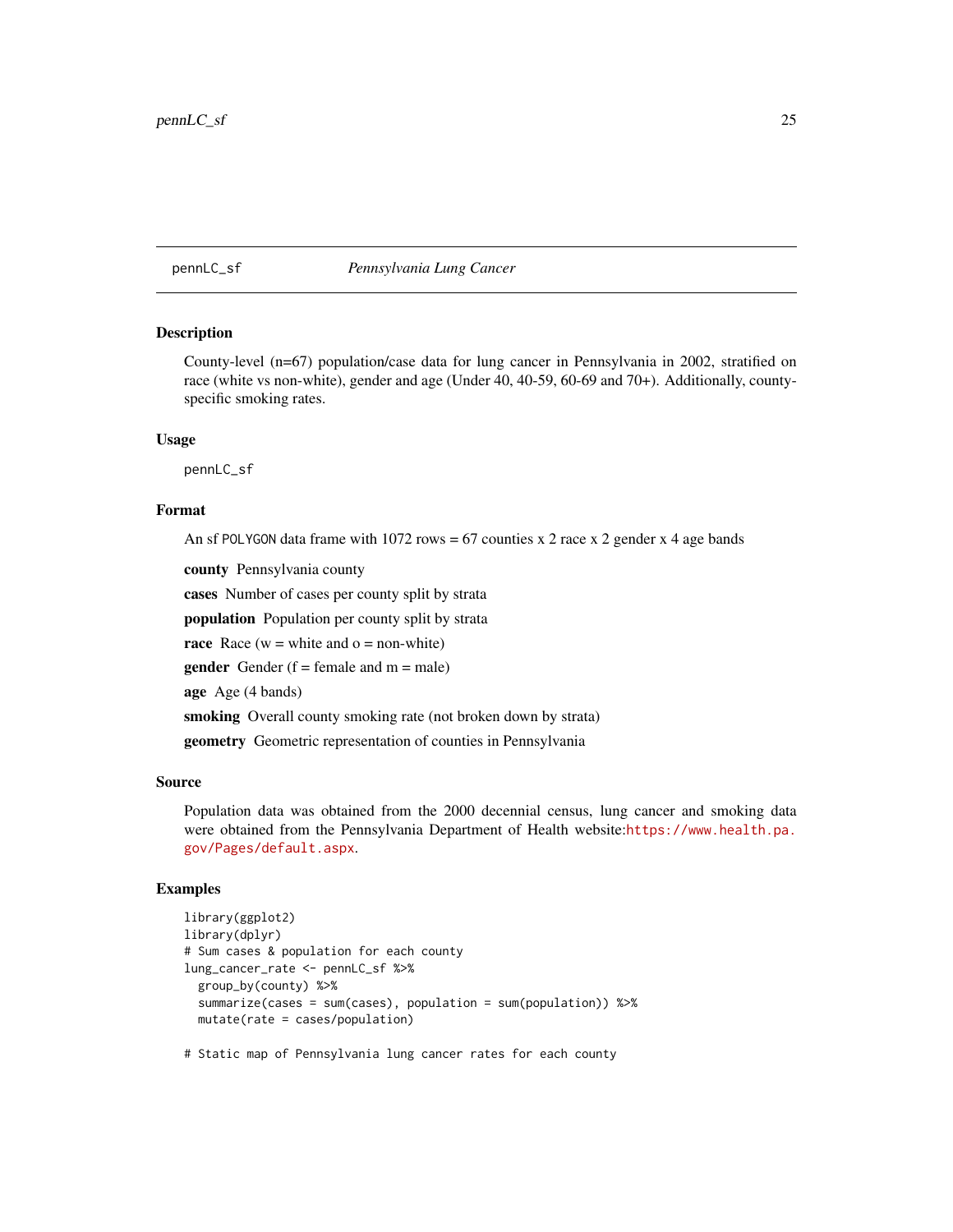```
## Not run:
ggplot() +
  geom_sf(data = lung_cancer_rate, aes(fill = rate))
## End(Not run)
```

```
plotmap Plot Levels of a Variable in a Colour-Coded Map
```
Plot levels of a variable in a colour-coded map.

# Usage

```
plotmap(
  values,
  map,
  log = FALSE,
  nclr = 7,
  include.legend = TRUE,
  1wd = 0.5,
  round = 3,
  brks = NULL,
  legend = NULL,
  location = "topright",
  rev = FALSE)
```
# Arguments

| values   | variable to plot                                                                |
|----------|---------------------------------------------------------------------------------|
| map      | an object of class SpatialPolygons (See SpatialPolygons-class)                  |
| log      | boolean of whether to plot values on log scale                                  |
| nclr     | number of colour-levels to use                                                  |
|          | include. legend boolean of whether to include legend                            |
| lwd      | line width of borders of areas                                                  |
| round    | number of digits to round to in legend                                          |
| brks     | if desired, pre-specified breaks for legend                                     |
| legend   | if desired, a pre-specified legend                                              |
| location | location of legend                                                              |
| rev      | boolean of whether to reverse colour scheme (darker colours for smaller values) |

# Value

A map colour-coded to indicate the different levels of values.

<span id="page-25-0"></span>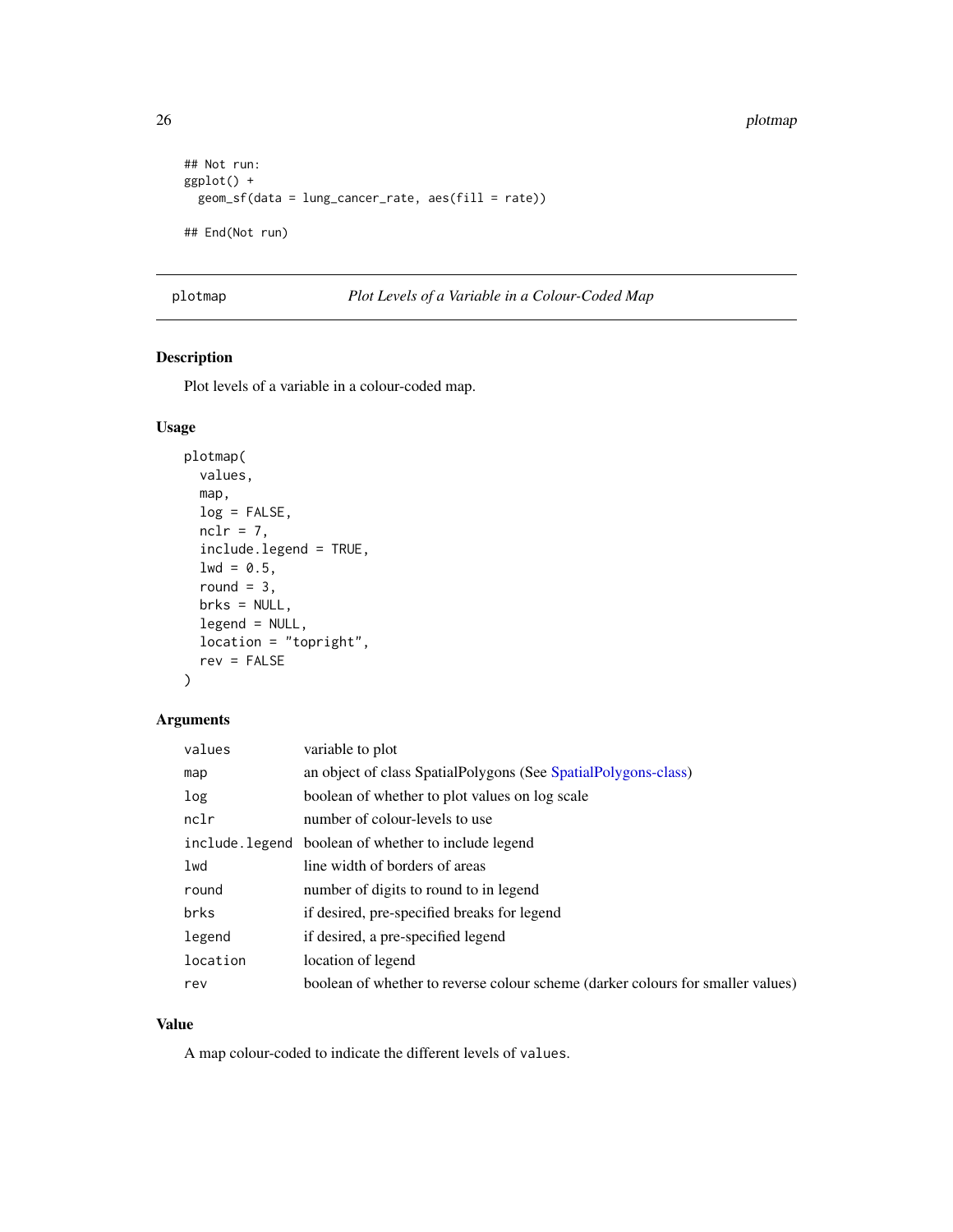# <span id="page-26-0"></span>Author(s)

Albert Y. Kim

#### Examples

```
## Load data
data(scotland)
map <- scotland$spatial.polygon
y <- scotland$data$cases
E <- scotland$data$expected
SMR <- y/E## Plot SMR
plotmap(SMR, map, nclr=9, location="topleft")
```
<span id="page-26-1"></span>polygon2spatial\_polygon

*Convert a Polygon to a Spatial Polygons Object*

# Description

Converts a polygon (a matrix of coordinates with NA values to separate subpolygons) into a Spatial Polygons object.

#### Usage

```
polygon2spatial_polygon(
 poly,
  coordinate.system,
  area.names = NULL,
 nrepeats = NULL
)
```
# Arguments

| poly              | a 2-column matrix of coordinates, where each complete subpolygon is separated |  |
|-------------------|-------------------------------------------------------------------------------|--|
|                   | by NA's                                                                       |  |
| coordinate.system |                                                                               |  |
|                   | the coordinate system to use                                                  |  |
| area.names        | names of all areas                                                            |  |
| nrepeats          | number of sub polygons for each area                                          |  |

# Details

Just as when plotting with the [graphics::polygon\(\)](#page-0-0) function, it is assumed that each subpolygon is to be closed by joining the last point to the first point. In the matrix poly, NA values separate complete subpolygons. In the case with an area consists of more than one separate closed polygon, nrepeats specifies the number of closed polygons associated with each area.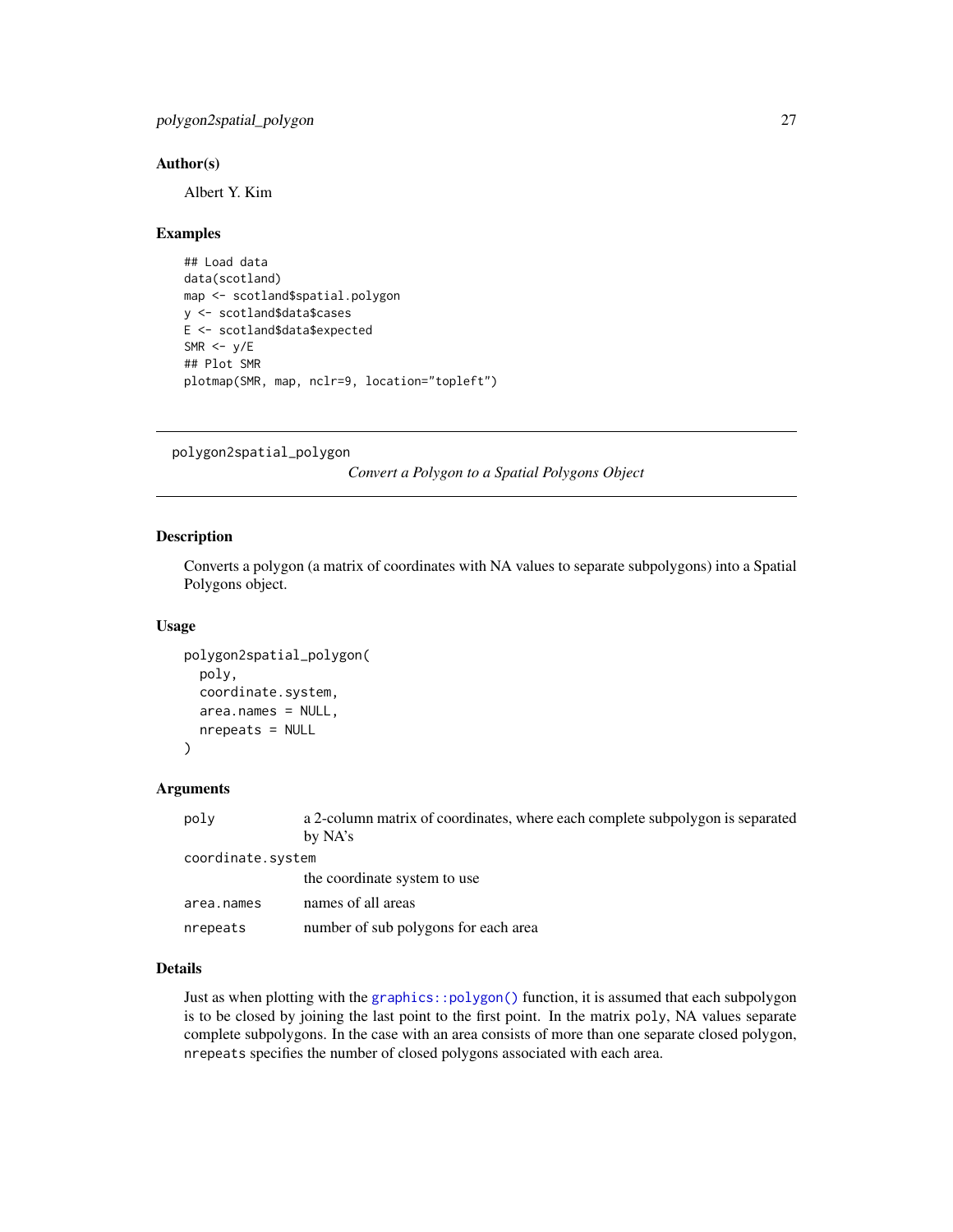#### <span id="page-27-0"></span>Value

An object of class SpatialPolygons (See [SpatialPolygons-class](#page-0-0) from the sp package).

# Author(s)

Albert Y. Kim

# References

Bivand, R. S., Pebesma E. J., and Gomez-Rubio V. (2008) *Applied Spatial Data Analysis with R*. Springer Series in Statistics. E. J. Pebesma and R. S. Bivand. (2005) Classes and methods for spatial data in R. *R News*, 5, 9–13.

#### Examples

```
data(scotland)
```

```
polygon <- scotland$polygon$polygon
coord.system <- "+proj=eqc +lat_ts=0 +lat_0=0 +lon_0=0 +x_0=0 +y_0=0 "
coord.system <- paste(coord.system, "+ellps=WGS84 +datum=WGS84 +units=m +no_defs", sep = "")
names <- scotland$data$county.names
nrepeats <- scotland$polygon$nrepeats
```

```
spatial.polygon <- polygon2spatial_polygon(polygon,coord.system,names,nrepeats)
```

```
par(mfrow=c(1,2))
# plot using polygon function
plot(polygon,type='n',xlab="Eastings (km)",ylab="Northings (km)",main="Polygon File")
polygon(polygon)
```

```
# plot as spatial polygon object
plot(spatial.polygon,axes=TRUE)
title(xlab="Eastings (km)",ylab="Northings (km)",main="Spatial Polygon")
# Note that area 23 (argyll-bute) consists of 8 separate polygons
nrepeats[23]
plot(spatial.polygon[23],add=TRUE,col="red")
```
process\_MCMC\_sample *Process MCMC Sample*

#### Description

Take the output of sampled configurations from MCMC\_simulation and produce area-by-area summaries

#### Usage

```
process_MCMC_sample(sample, param, RR.area, cluster.list, cutoffs)
```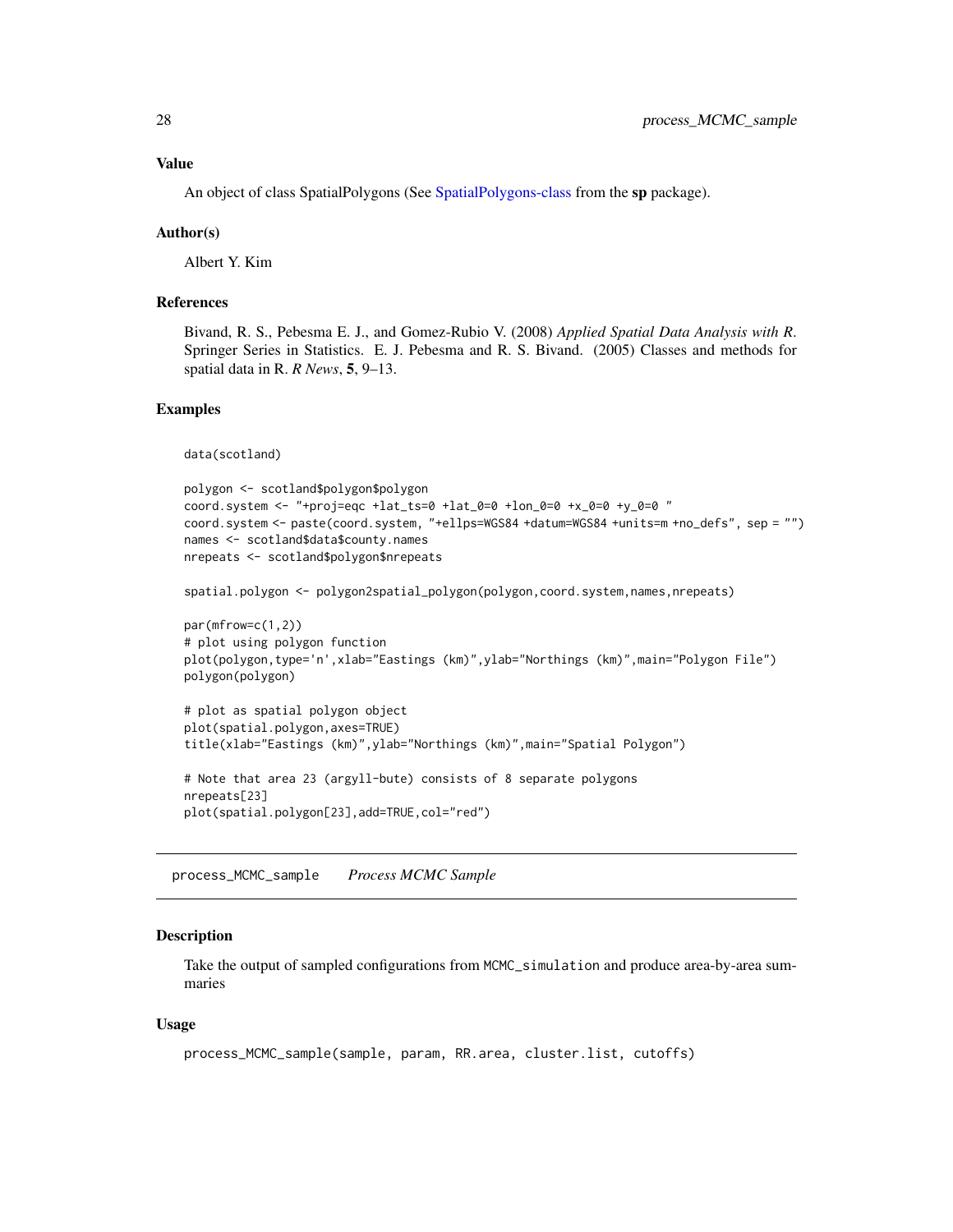#### <span id="page-28-0"></span>scotland 29

#### Arguments

| sample       | list objects of sampled configurations                                                            |
|--------------|---------------------------------------------------------------------------------------------------|
| param        | mean relative risk associted with each of the n. zones single zones considering<br>the wide prior |
| RR.area      | mean relative risk associated with each of the n areas considering the narrow<br>prior            |
| cluster.list | list of length n. zones listing, for each single zone, its component areas                        |
| cutoffs      | cutoffs used to declare highs (clusters) and lows (anti-clusters)                                 |

# Value

| high.area   | Probability of cluster membership for each area      |
|-------------|------------------------------------------------------|
| low.area    | Probability of anti-cluster membership for each area |
| RR.est.area | Smoothed relative risk estimates for each area       |

#### References

Wakefield J. and Kim A.Y. (2013) A Bayesian model for cluster detection. *Biostatistics*, 14, 752– 765.

| scotland |  |  |
|----------|--|--|

**Lip Cancer in Scotland** 

# Description

County-level (n=56) data for lip cancer among males in Scotland between 1975-1980

#### Usage

scotland

# Format

List containing:

geo a table of county IDs, x-coordinates (eastings) and y-coordinates (northings) of the geographic centroid of each county.

data a table of county IDs, number of cases, population and strata information

spatial.polygon a Spatial Polygons class (See [SpatialPolygons-class\)](#page-0-0) map of Scotland

polygon a polygon map of Scotland (See [polygon2spatial\\_polygon\(\)](#page-26-1)

#### Source

Kemp I., Boyle P., Smans M. and Muir C. (1985) Atlas of cancer in Scotland, 1975-1980, incidence and epidemiologic perspective *International Agency for Research on Cancer* 72.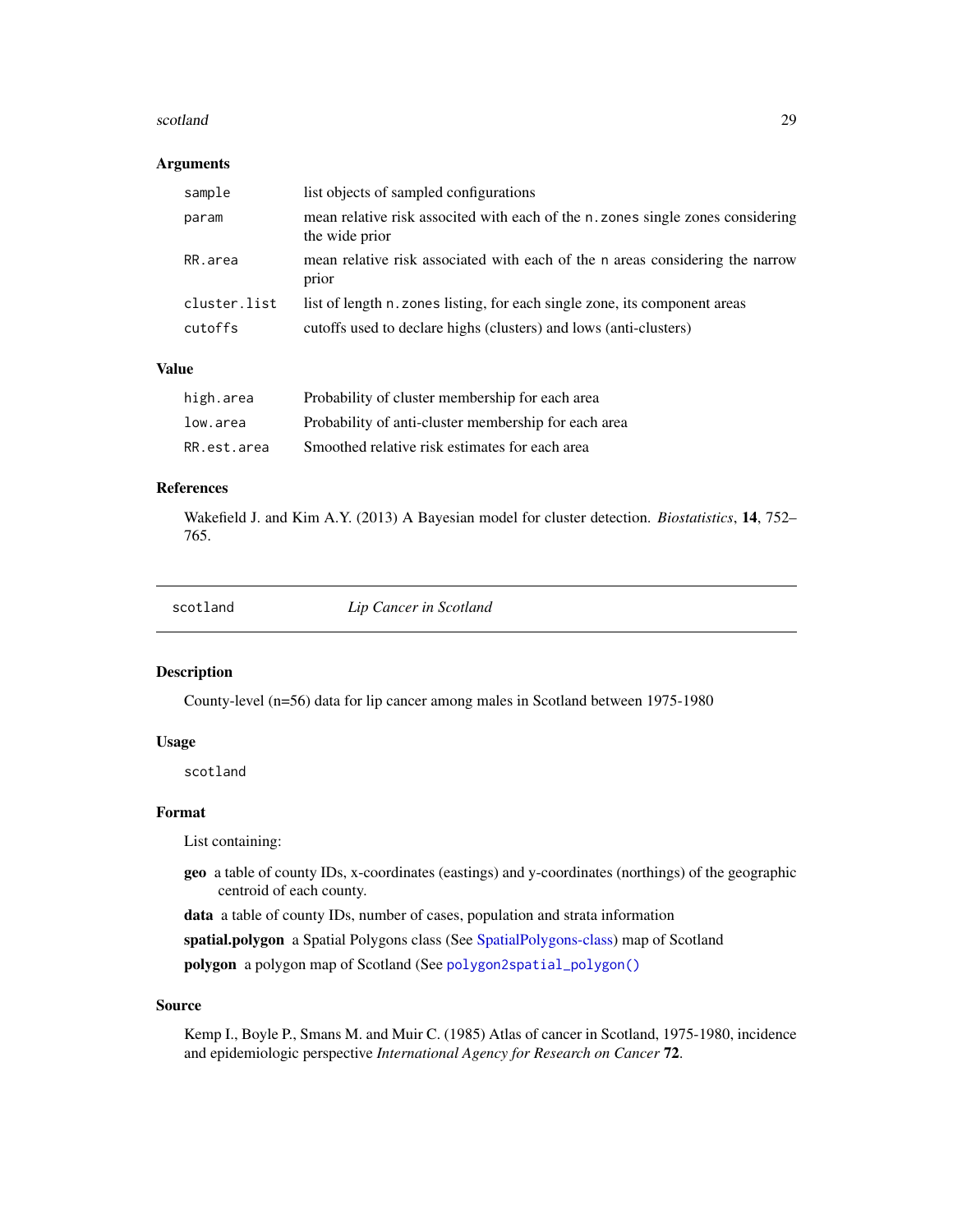#### <span id="page-29-0"></span>References

Clayton D. and Kaldor J. (1987) Empirical Bayes estimates of age-standardized relative risks for use in disease mapping. *Biometrics*, 43, 671–681.

# Examples

```
data(scotland)
data <- scotland$data
scotland.map <- scotland$spatial.polygon
SMR <- data$cases/data$expected
mapvariable(SMR,scotland.map)
```
# scotland\_sf *Lip Cancer in Scotland*

# Description

County-level (n=56) data for lip cancer among males in Scotland between 1975-1980

#### Usage

scotland\_sf

#### Format

A data frame with 56 rows representing counties and 5 variables:

geometry Geometric representation of counties in Scotland

cases Number of Lip Cancer cases per county

county.names Scotland County name

AFF Proportion of the population who work in agricultural fishing and farming

expected Expected number of lip cancer cases

# Source

Kemp I., Boyle P., Smans M. and Muir C. (1985) Atlas of cancer in Scotland, 1975-1980, incidence and epidemiologic perspective *International Agency for Research on Cancer* 72.

#### References

Clayton D. and Kaldor J. (1987) Empirical Bayes estimates of age-standardized relative risks for use in disease mapping. *Biometrics*, 43, 671–681.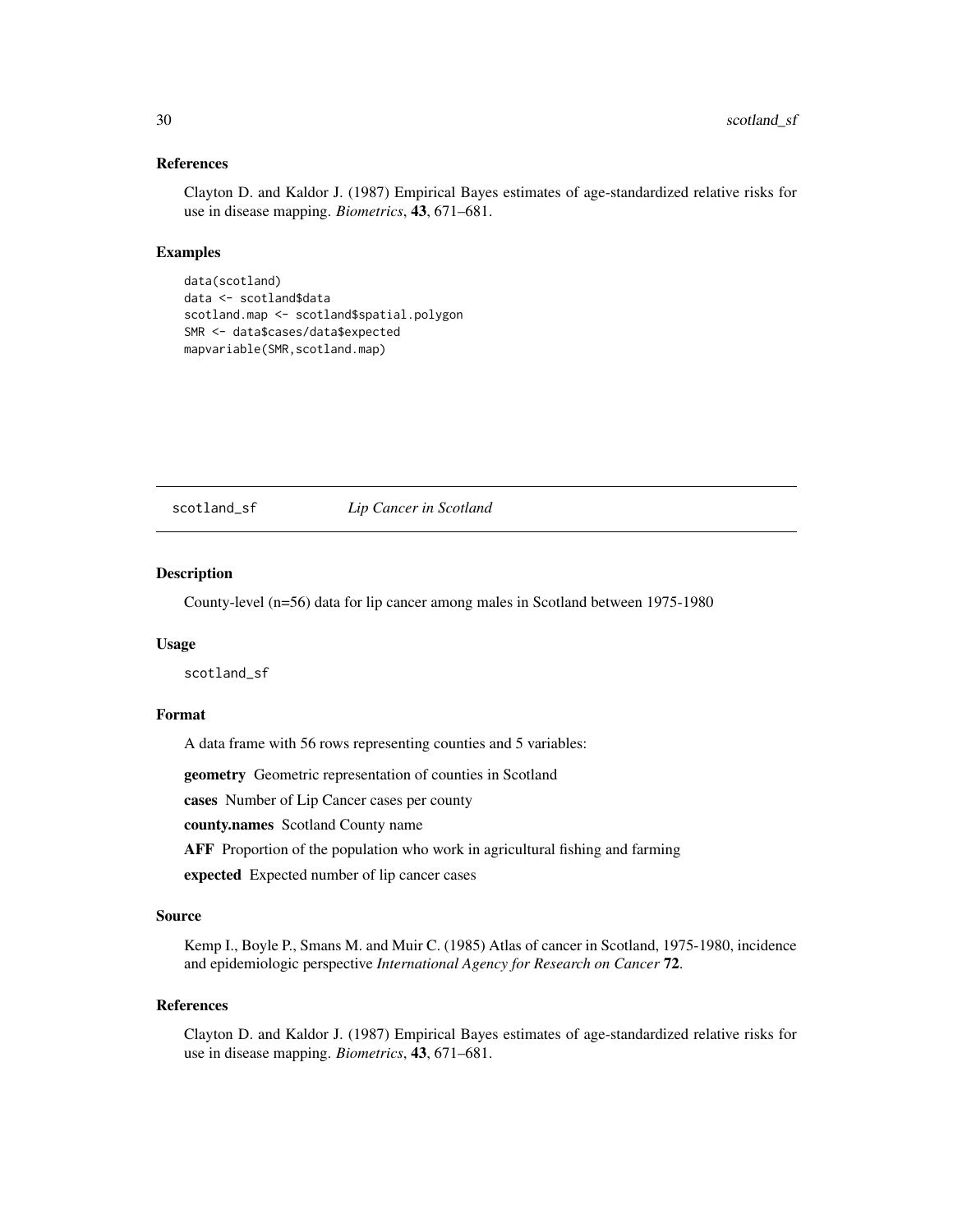#### <span id="page-30-0"></span>zones 31

# Examples

```
library(ggplot2)
## Not run:
ggplot() +
geom_sf(data = scotland_sf, aes(fill= cases))
## End(Not run)
```
zones *Create set of all single zones and output geographical information*

# Description

Based on the population counts and centroid coordinates of each of n areas, output the set of n.zones single zones as defined by Kulldorff and other geographical information.

#### Usage

zones(geo, population, pop.upper.bound)

# Arguments

| geo             | $n \times 2$ table of the $(x,y)$ -coordinates of the area centroids |  |
|-----------------|----------------------------------------------------------------------|--|
| population      | a vector of population counts of each area                           |  |
| pop.upper.bound |                                                                      |  |
|                 | maximum proportion of study region each zone can contain             |  |

# Value

A list containing nearest.neighbors list of n elements, where each element is a vector of the nearest neighbors in order of distance up until pop.upper.bound of the total population is attained cluster.coords n.zones x 2 table of the center and the radial area for each zone dist n x n inter-point distance matrix of the centroids

# Author(s)

Albert Y. Kim

# References

Kulldorff, M. (1997) A spatial scan statistic. *Communications in Statistics: Theory and Methods*, 26, 1481–1496. Kulldorff M. and Nagarwalla N. (1995) Spatial disease clusters: Detection and Inference. *Statistics in Medicine*, 14, 799–810.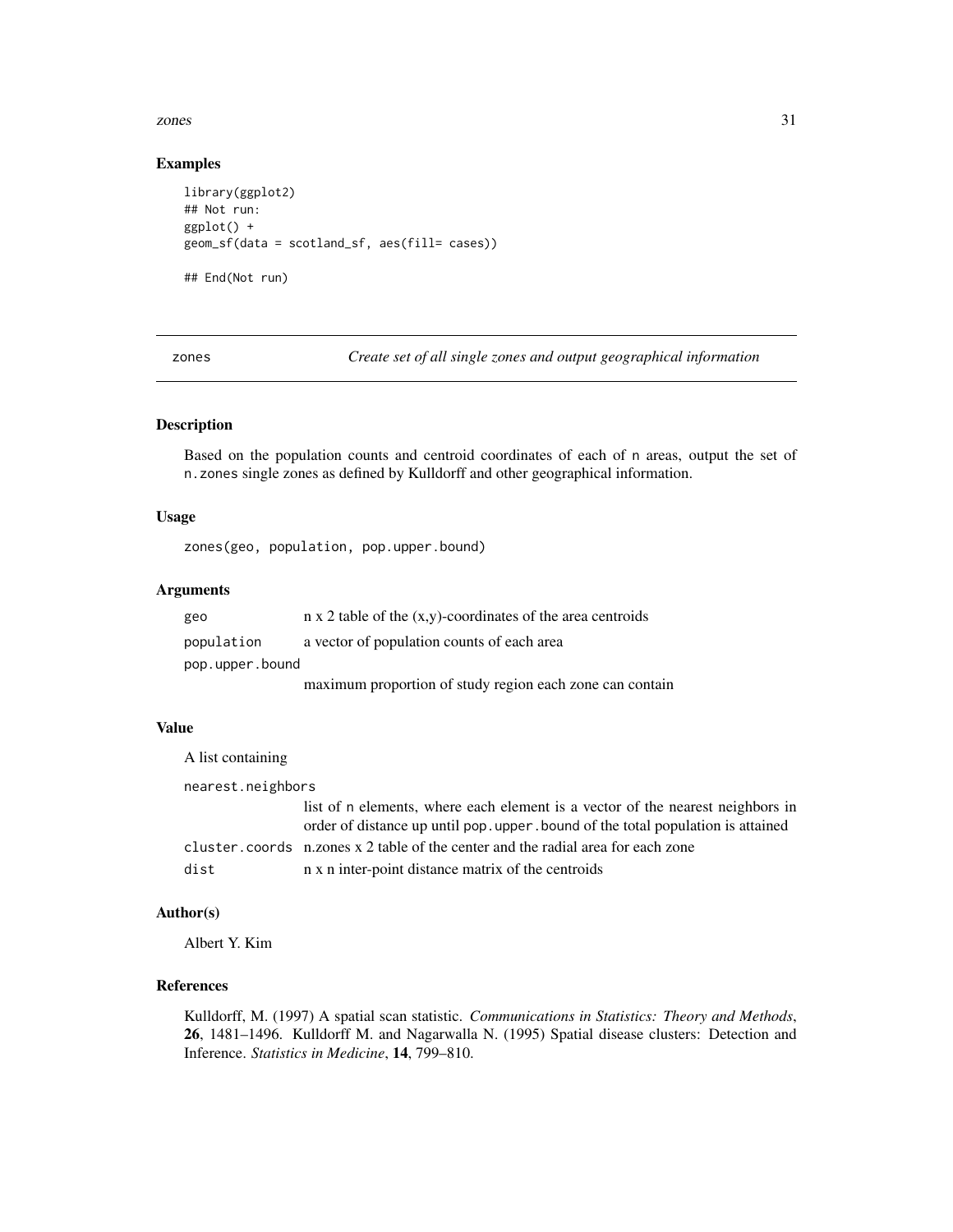32 zones

```
data(pennLC)
geo <- pennLC$geo[,2:3]
geo <- latlong2grid(geo)
population <- tapply(pennLC$data$population, pennLC$data$county, sum)
pop.upper.bound <- 0.5
geo.info <- zones(geo, population, pop.upper.bound)
```